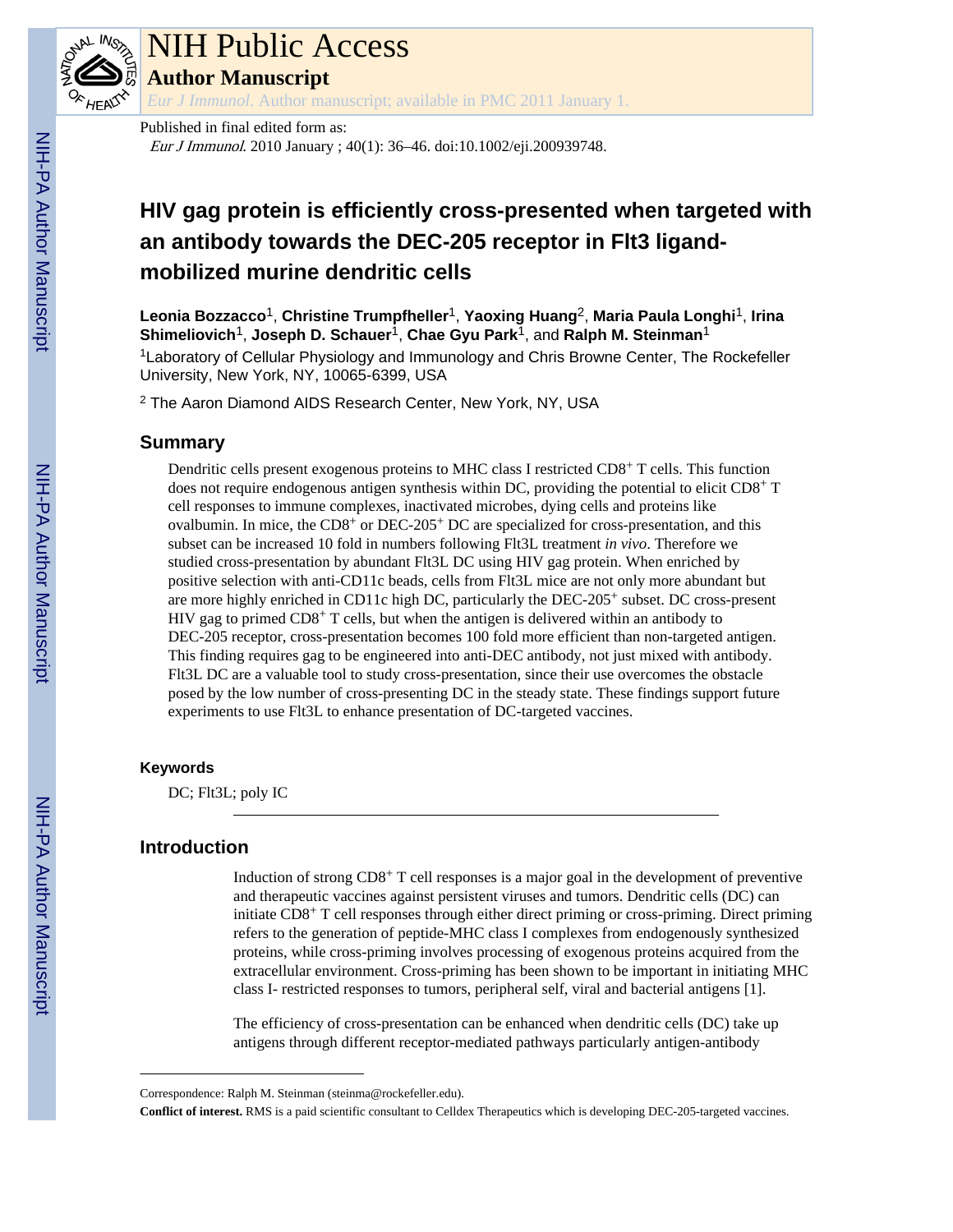complexes [2-4], dying cells [5,6], and proteins targeted within antibodies to specific receptors like DEC-205 [7], DC-SIGN [8], MMR [9]; Langerin [10], LOX1 [11], and CLEC9A [12]. In our research, we have been studying cross-presentation by genetically engineering the sequences for protein antigens into the heavy chain of monoclonal antibodies (mAb) to DC receptors, particularly DEC-205 [7].

Much of the research in this field has used ovalbumin (OVA) as a tool and the CD8<sup>+</sup> OT-I TCR transgenic line specific for OVA presented on  $H-2K^b$  molecules. This is because the SIINFEKL peptide from OVA is presented efficiently, with only picomolar levels of peptide being active when DC are the antigen presenting cells [13]. Nevertheless, DC can crosspresent other proteins like malaria circumsporozoite protein [13-16], HIV gag [17,18], HSV and influenza proteins [19-21], and tumor antigens [12,22-24], although this crosspresentation is often studied with TCR transgenic T cells. Vaccine science requires that the cross-presentation pathway be extended to candidate vaccine antigens and non-transgenic T cells.

In mouse lymphoid tissues, a subset of DC, marked by expression of  $CD8\alpha$  homodimer and the DEC-205/CD205 endocytic receptor, is more active in cross-presentation [4,6,25]. Here we have studied these cross-presenting DC using mice exposed to Flt3L, which is known to expand several different subsets of DC including a relatively high proportion of CD8+ DC, increasing total numbers of this subset ∼ 30 fold [26,27].

With the most commonly studied protein, OVA, concentrations higher than 50 μg/ml of protein are required to detect cross-presentation [9,13,25,28-34]. Here we test whether crosspresentation of an exogenous HIV protein antigen, the gag  $p24$  protein, to primed  $CD8^+$  T cells can be enhanced by receptor mediated uptake. We will show that Flt3L DC efficiently cross-present HIV gag via the DEC-205 receptor, about 100 times more effective than nontargeted gag. 0.1 μg/ml of anti-DEC gag is as effective as 25 μg/ml of gag, suggesting that this strategy for increasing DC numbers be used to identify cross-presentation mechanisms and improve protein vaccines.

## **Results**

## **Expansion and ready enrichment of CD11c+ DC from mice harboring a Flt3L expressing B16 melanoma**

We used anti-CD11c coated magnetic beads to enrich splenic CD11c<sup>+</sup> DC from CxB6F1 mice injected with B16 Flt3L secreting melanoma cells. As previously reported, Flt3L greatly expanded total DC numbers ~10 fold [26,35,36]. In our experiments 4-5 ×10<sup>6</sup> cells were isolated with anti-CD11c beads from one spleen of an untreated mouse, whereas ∼  $60-70 \times 10^6$  cells could be enriched from the spleen of a mouse harboring a growing B16-Flt3L melanoma. When the DC from untreated and Flt3L mice were compared by flow cytometry in surface antigen expression (Suppl. Fig. 1 for gating conditions), the populations from Flt3L mice were much more enriched in CD11c high cells, ∼95% vs. ∼25% in untreated mice (Fig. 1). The CD11c-selected population from Flt3L treated mice was PDCA-1<sup>low</sup>, B220<sup>low</sup> but CD11c<sup>high</sup>, indicating a paucity of plasmacytoid DC (Fig. 1). The majority of the cells expressed MHC class II molecules, while the representation of the CD8α and DEC-205 subset was increased relative to untreated mice. However in three different experiments we observed that this increase was biased toward DEC-205+ DC over  $CD8^+$  cells, possibly because of the presence of a recently described  $CD8\alpha$ <sup>-</sup>  $CD24^{\text{hi}}$ population of precursors to  $CD8\alpha^+$  DC [37].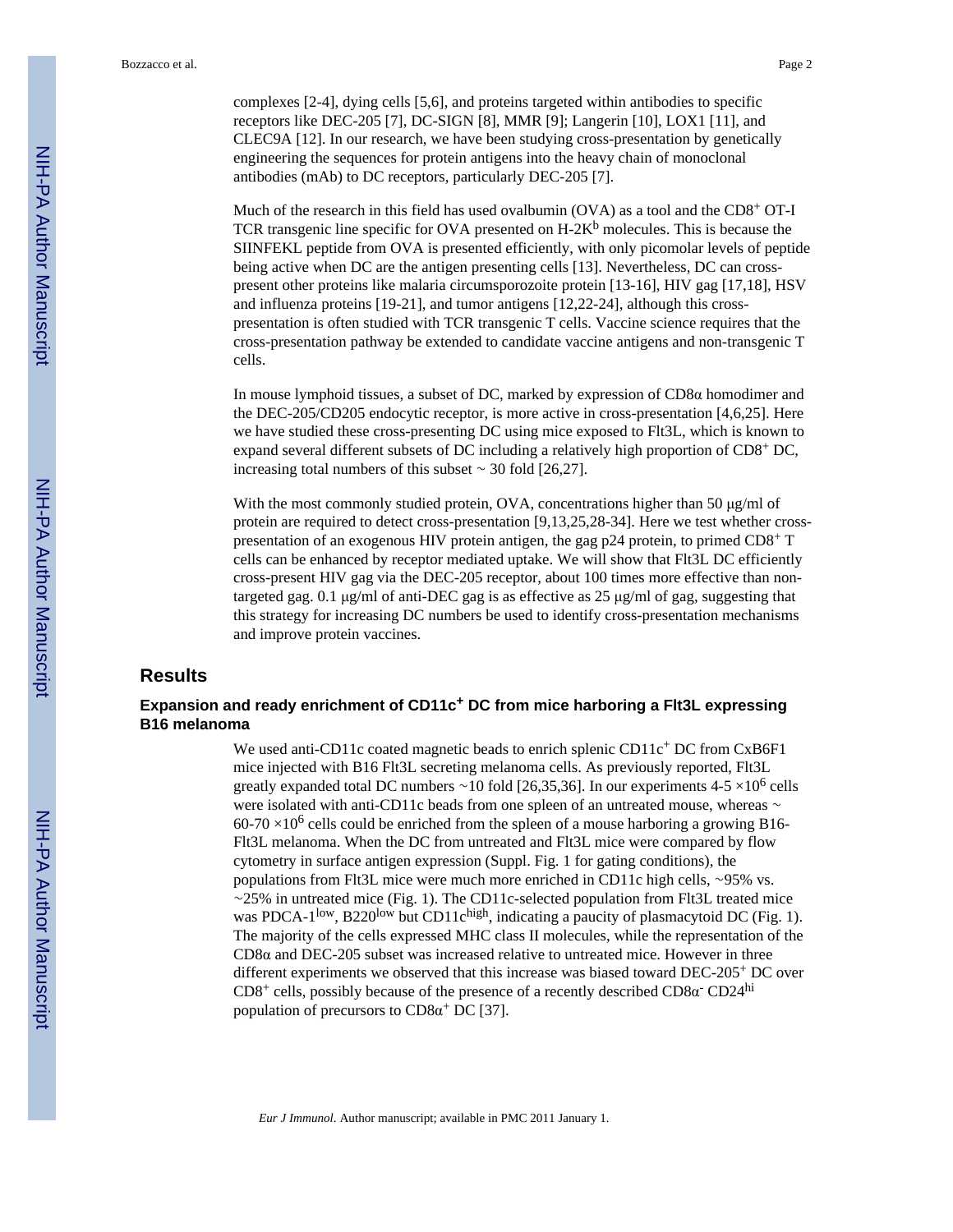These results extend prior work on Flt3L [27] showing that the expansion induced by this hematopoietin allows for an increase in the purity of CD11c selected cells that are also enriched in DEC-205+ DC.

#### **Spleen CD11c+ DC from Flt3L treated mice are functional antigen presenting cells**

Since the DC generated from Flt3L treated mice expressed intermediate levels of  $I-A^b$ molecules (Fig. 1), we expected that the cells would be functionally immature. A distinguishing feature of mature DC is their capacity to stimulate naïve T cells in an allogenic mixed leukocyte reaction (MLR). Thus we tested whether DC isolated from Flt3Ltreated mice exhibited allo-stimulatory activity, comparing it to untreated spleen DC (Fig. 2A). We evaluated the DC with or without direct *in vivo* activation with poly IC, which is known to mature DC [38]. Accordingly, Flt3L or untreated CxB6 F1 mice were injected with 50 μg of poly IC, and 15 h later, DC were enriched with anti-CD11c beads, fixed with para-formaldehyde to prevent further maturation in culture, washed, and added in graded doses to allogeneic T cells isolated from C57BL/6 mice, which had been labeled with CFSE. In Fig. 2A, we show that both DC populations, upon *in vivo* maturation, stimulated CD4<sup>+</sup> and CD8+ T cells to proliferate. We also found that the Flt3L-mobilized DC had a stronger stimulating capacity being about 5 times more active than normal DC. This result can be explained by the enrichment in CD11chigh cells in DC preparations from Flt3L treated mice. Populations from Flt3L mice were almost entirely CD11chigh and MHC IIhigh DC, whereas populations selected with anti-CD11 beads from normal spleen were roughly 30% CD11chigh and MHC IIhigh DC and clearly had contaminating  $DX5^+$  and CD19<sup>+</sup> NK and B cells (Fig. 1).

To deliver HIV antigens to DC, Trumpfheller et al. cloned HIV gag p24 protein within the heavy chain of a mAb specific for DEC-205 endocytic receptor [17]. We tested the ability of the Flt3L DC to mediate presentation to HIV specific CD8+ and CD4+ T cells after *in vitro* pulsing of DC with anti-DEC-205 HIV gag p24 fusion mAb (anti-DEC-p24) or a control Ig $p24$  fusion antibody. Specifically, CD11c<sup>+</sup> populations were isolated from Flt3L treated and non treated mice. Then the DC were cultured overnight with poly IC in the presence of the indicated sources of gag antigen, washed to remove excess antigen and added to HIV gag specific T cells for 6 h. We found (Fig. 2B) that both DC populations stimulated IFN-γ production from HIV-gag primed  $CD8<sup>+</sup>$  and  $CD4<sup>+</sup>$  T cells isolated from mice primed with Adenovirus-gag p24 and boosted with anti-DEC-p24 and poly IC. Adenovirus-p24 primarily primes  $CD8^+$  T cells, while anti-DEC-p24 along with poly IC induces  $CD4^+$  T cells as described by Trumpfheller et al. [17]. The response to DC pulsed with anti-DEC-p24 was similar to a pool of pre-processed HIV gag 15 mer peptides, and anti-DEC-p24 antibody resulted in stronger responses than control Ig-p24 (Fig. 2B). There was a small difference between the DC from Flt3L treated mice and those from normal mice in their ability to stimulate antigen-primed T cells. Thus, Flt3L treatment induced high numbers of  $CD11c^+$ DC that were functionally comparable to normal DC in their capacity to process and present *in vitro* anti-DEC-p24 mAb.

Altogether these results demonstrate that CD11c selected DC isolated from Flt3L-mobilized mice were functional in inducing MLR and in exogenous MHC class I and class II antigenpresentation pathways.

## **Cross-presentation of anti-DEC-p24 is promoted by** *in vitro* **maturation of Flt3L CD11c+ DC and restricted to DEC-205+ DC**

Effective T cell stimulation only occurs if in parallel to antigen uptake, DC undergo maturation, a process that can be triggered by different pathogens or mimics of microbial agonists, such as poly IC for double stranded RNA or lipopolysaccaride respectively. *In*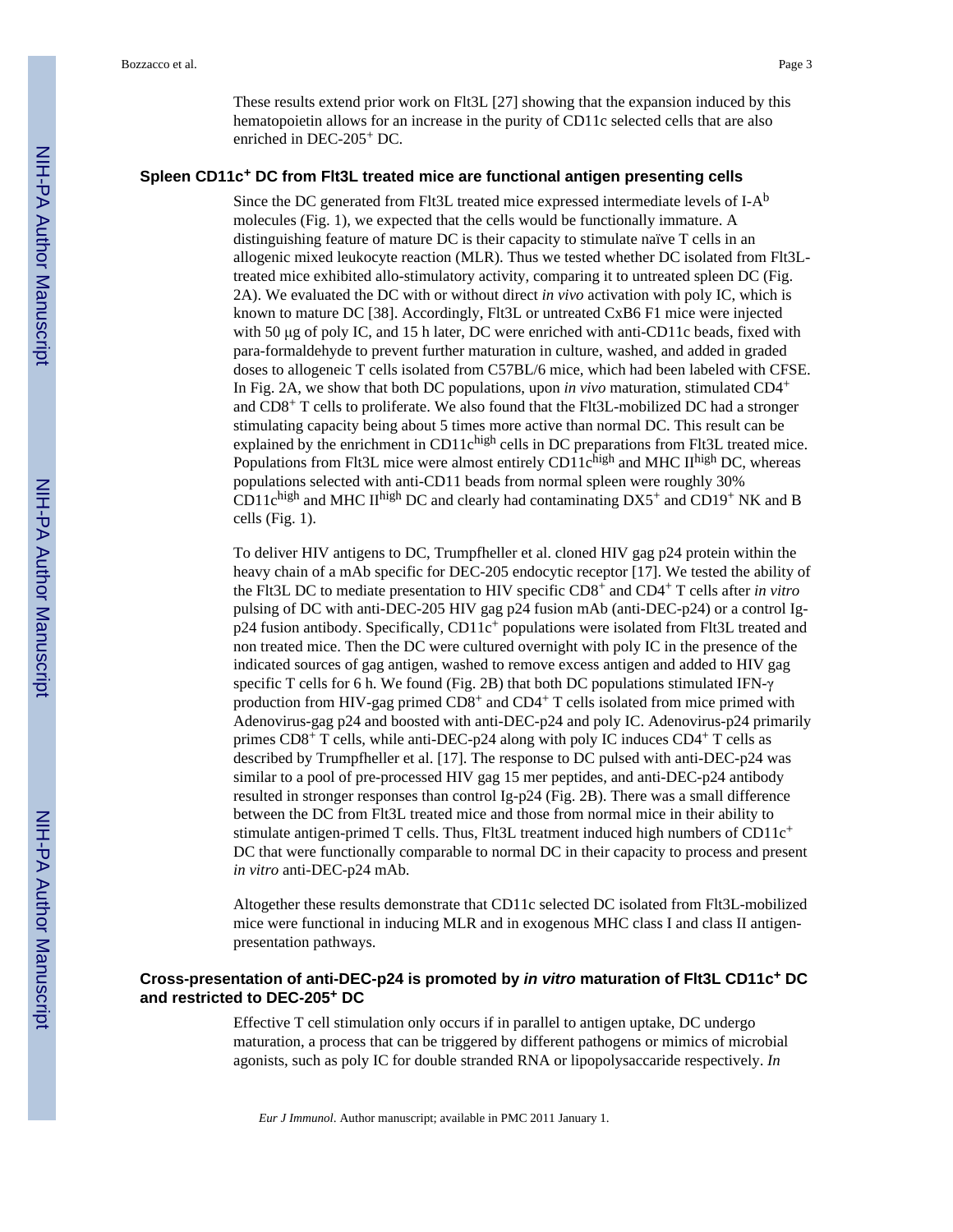*vitro* studies have indicated that DC maturation leads to enhanced cross-presentation as well as expression of the costimulatory molecules required for activation of CD8+ T cells [30,39-42]. To confirm the capacity of maturation to promote cross-presentation, we enriched splenic CD11c+ DC from mice treated with B16 Flt3L melanoma cells, added different sources of HIV gag protein or peptides for 5 h, and then cultured the cells overnight without or with 0.1 μg/ml of LPS or 25 μg/ml of poly IC as maturation stimuli. After extensive washing, the cells were added to HIV gag specific T cells in the presence of BFA, and cross-presentation was assessed 6 h later by intracellular cytokine staining for IFN-γ secretion by  $CD8<sup>+</sup>$  T cells.

In three different experiments (Fig. 3A), LPS or poly IC treatment improved crosspresentation relative to PBS treated DC, although the latter could undergo spontaneous maturation in culture as previously reported [43-46]. Although these results cannot be used to assess if immature Flt3L-mobilized DC have any cross-presenting function for stimulation of IFN-γ production from T cells, the results indicate that anti-DEC-p24 mAb is efficiently cross-presented by more mature Flt3L DC, and all our subsequent studies used poly IC to stimulate the antigen-pulsed Flt3L DC.

Splenic  $CD8\alpha^+$  DEC-205<sup>+</sup> DC are specialized to cross-present cell-associated and protein antigens [4,19,21,25,47]. In Fig. 1 we have shown that  $CD8\alpha^+$  DEC-205<sup>+</sup> cell numbers expanded considerably after Flt3L treatment with a profound increase skewed toward the DEC-205+ subset (Fig. 1). To verify that DEC-205+ DC were responsible for DEC-205 mediated cross-presentation of HIV gag, CD11c<sup>+</sup> DEC-205<sup>+</sup> and CD11c<sup>+</sup> DEC-205<sup>-</sup> cells were purified and sorted by FACS from the spleens of mice inoculated with B16 Flt3L melanoma cells (Methods and Suppl. Fig. 1). Sorted cells were pulsed with anti-DEC-p24, then poly IC was added. After 15 h, graded doses of antigen-pulsed and matured DEC-205<sup>+</sup> and DEC-205- cells were added to HIV gag primed T cells, and IFN-γ secretion was assessed 6 h later.

Both DC subsets were able to stimulate CD8+ T cells to secrete IFN-γ after *in vitro* incubation with a pool of HIV gag p24 15 mer peptides (Fig. 3B). However, when we analyzed cross-presentation of gag protein within anti-DEC-p24 mAb, only the DEC-205<sup>+</sup> DC efficiently cross-presented HIV gag to primed  $CD8<sup>+</sup>$  T cells over a wide range of DC to T cell doses, 1:10-1:90 (Fig. 3B). In contrast, there was no presentation of control Ig-p24, indicating that the DEC<sup>+</sup> DC subset selectively cross-presents DEC-targeted protein.

With these results, we proceeded to carry out quantitative assays to assess the efficiency of HIV gag p24 cross-presentation by Flt3L-mobilized DC.

#### **DEC-205 greatly increases the efficiency of HIV gag cross-presentation**

To better evaluate the efficiency of cross-presentation by Flt3L-mobilized DC, we carried out more detailed studies of antigen and DC dose. When we pulsed Flt3L CD11c+ DC with different doses of anti-DEC-p24 vs control Ig-p24 overnight, along with maturation by poly IC, escalating doses of anti-DEC-p24 resulted in an increased percentage of IFN- $\gamma$ <sup>+</sup> CD8<sup>+</sup> T cells, reaching a plateau at only 1  $\mu$ g/ml of the fusion antibody (Fig. 4A). When used to stimulate HIV gag primed T cells at a DC:T cell ratio of 1:3, the Flt3L DC pulsed with 0.1 μg/ml of anti-DEC-p24 induced higher levels of IFN-γ secretion by  $CD8^+$  T cells than DC pulsed with 1 μg/ml control Ig-p24 (Fig. 4A). In Fig. 4B, we displayed the same results but from 4 different experiments.

Next, we assessed the role of DC dose. Flt3L DC were pulsed with a fixed dose of control Ig-p24 vs increasing concentrations of anti-DEC-p24 or gag peptides. After maturation with poly IC, DC were added in graded numbers to HIV gag primed/boosted T cells. *In vitro*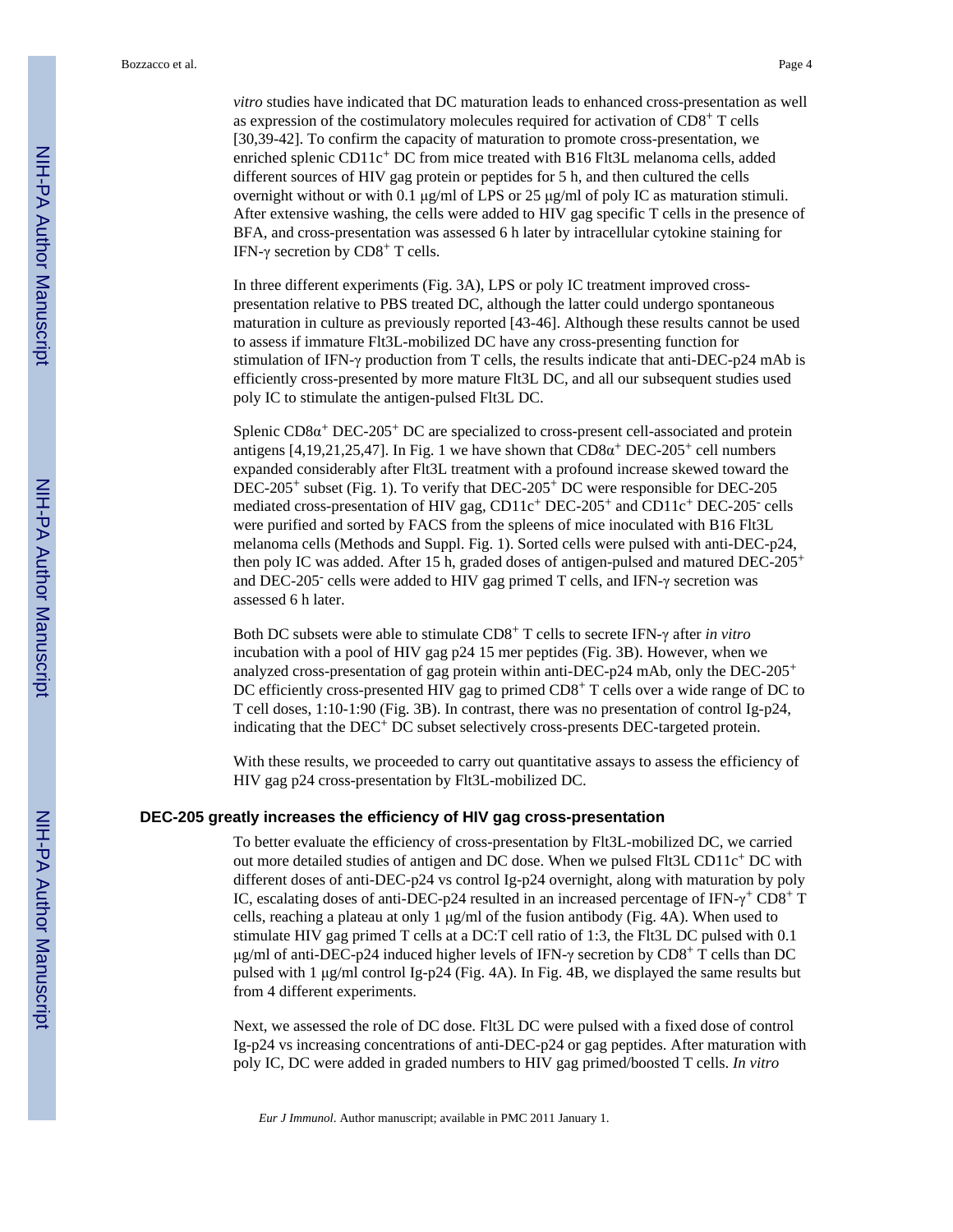cross-presentation of anti-DEC-p24 by Flt3L DC occurred in a DC-dose dependent manner. Flt3L DC pulsed with anti-DEC-p24 stimulated IFN-γ secretion of CD8+ T cells over a range of DC to T cell doses from 1:3 up to 1:90 (Fig. 4C, left panel). A similar DC dose dependence was obtained when we analyzed stimulation of CD4+ T cells after anti-DECp24 *in vitro* pulsing (Fig. 4C, right panel).

Together the results indicate that a low concentration of anti-DEC-p24 antibody mediates presentation of gag protein to both HIV specific CD8+ and CD4+ T cells in a DC-dose dependent fashion.

#### **DEC-205 targeting greatly enhanced cross-presentation of soluble HIV gag p24 protein**

Previous studies showed that only relatively high doses of antigens e.g., 50-100 μg/ml OVA, are able to bring about cross-presentation through the exogenous MHC-I pathway. We therefore wondered if DEC targeting could increase presentation of protein that was not coupled to the anti-DEC antibody. We first compared cross-presentation of anti-DEC-p24 mAb with soluble HIV gag p24 protein. In Fig. 5A we found that cross-presentation of soluble HIV gag protein to specific  $CD8<sup>+</sup>$  T cells by Flt3L DC took place in a dose dependent manner, and that 25 μg/ml of gag was comparable to 1 μg/ml of anti-DEC-gag (or 0.25 μg/ml gag protein within the antibody). These results demonstrate that crosspresentation of anti-DEC-p24 by Flt3L DC improves efficiency almost 100 times relative to non-targeted gag protein.

Then to rule out a boosting effect of the anti-DEC antibody itself, we analyzed CD8+ T cell responses to Flt3L DC pulsed *in vitro* with anti-DEC-p24 fusion mAb, unconjugated anti-DEC-205 mAb, the combination of unconjugated anti-DEC-205 with HIV gag protein, or the soluble HIV protein alone. As shown in Fig. 5B, the combination of unconjugated mAb with soluble HIV protein did not enhance gag presentation.

We conclude that introduction of a protein within anti-DEC-205 antibody greatly enhances the capacity of Flt3L-mobilized DC to cross-present a protective microbial antigen, HIV gag.

## **Discussion**

The limited number of DC isolated from mouse spleen has often restricted their use for functional studies, particularly cross-presentation, where the relevant  $CD8\alpha^+$  or  $DEC-205^+$ DC [4,19-21,47] represent a relatively small fraction of CD11c high DC. Flt3L is a regulator of hematopoietic cell development and increases the number of peripheral DC in various tissues of mice [26,36]. It is now evident that the receptor, Flt-3 or Flt-2 or CD135, is a marker for committed progenitors of DC that form in the bone marrow and then continue to respond to Flt3L after migration via the blood into spleen and lymph nodes [48-53]. Interestingly the expansion in DC numbers was skewed towards the expansion of DEC-205<sup>+</sup> cells over CD8+ DC. The CD8- DEC-205+ DC may represent precursors to CD8+ DEC-205<sup>+</sup> DC [37]. One emphasis of our current study is that when mice are exposed to Flt3L, it becomes much more feasible to study cross-presentation, since the numbers and purity of cross-presenting DEC-205+ DC are greatly expanded.

The majority of studies of cross-presentation emphasize the clonal expansion of CD8+ TCR transgenic T cells. Polyclonal T cells from HIV gag primed mice also respond to crosspresenting DC, although the efficiency of presentation was increased by targeting the gag protein to the DEC-205 receptor. Previously we found that the targeting of HIV gag protein to the DEC-205 receptor on monocyte-derived human DC enhanced cross-presentation to gag-specific  $CD8^+$  T cells from individuals infected with HIV-1 [18]. In that study, we also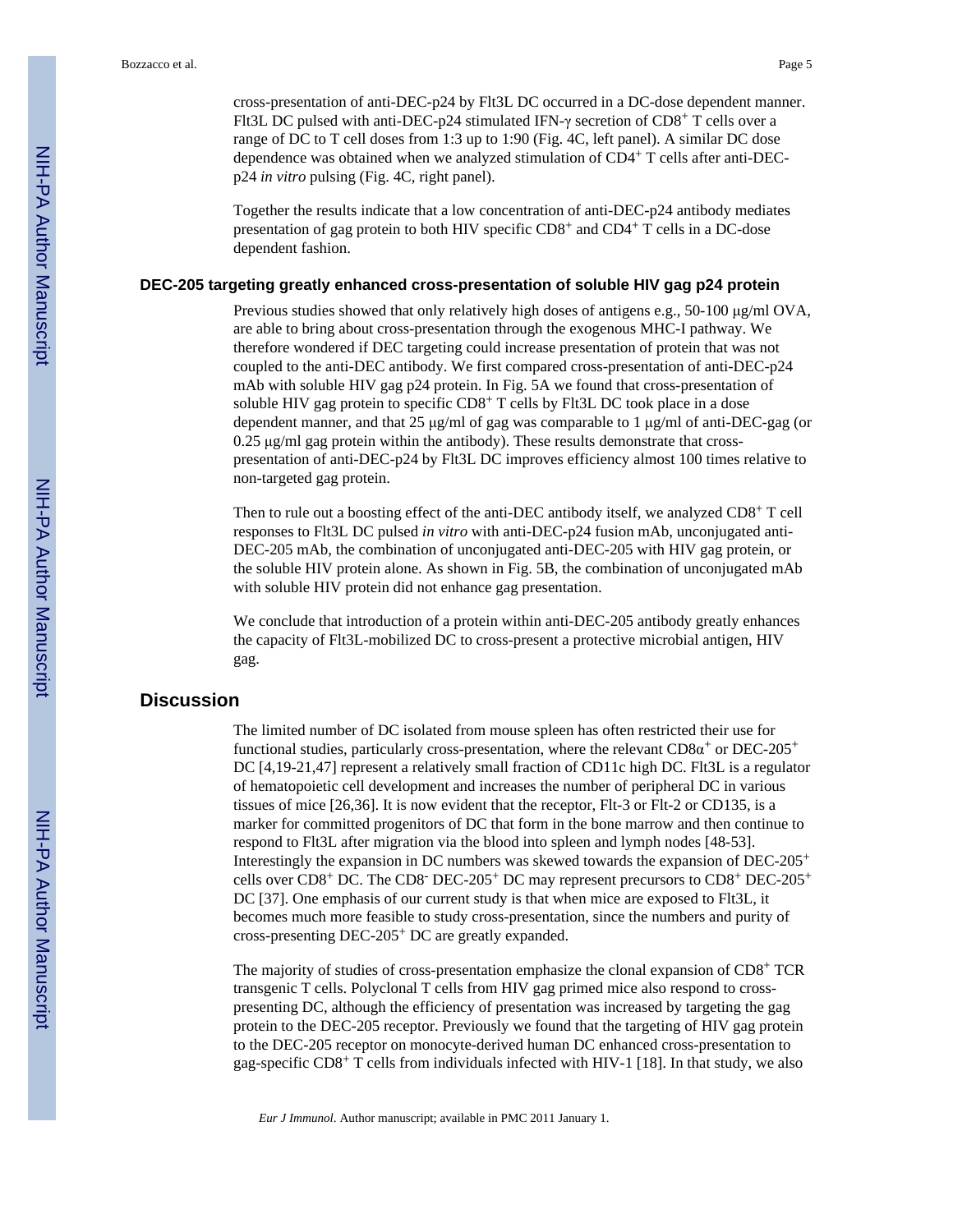compared different receptors, DEC-205, MMR and DC-SIGN, and obtained evidence that antigen delivery via DEC-205 was superior to the other endocytic receptors for expanding gag-specific CD8+ T cells [18]. Here our current studies were directed to DEC-205 targeting, where DEC-205 represents one receptor that is clearly expressed *in vivo* on most T cell area DC of human lymph nodes [54]. Other DC receptors and surface products might be expected to mediate improved presentation with antibody-targeted antigens. Here we provide quantitative information on the capacity of DC to present antigen via DEC-205, which also takes place in DC preparations that are abundant and highly enriched. Flt3L induced expansion of DC should greatly facilitate studies of cross-presentation and set the stage for the use of Flt3L to enhance the efficacy of DEC-205 targeted vaccines *in vivo*.

Immune responses require DC maturation induced by microbial molecular patterns, in particular by agonists for microbial pattern recognition receptors [55]. These agonists may directly enhance the intracellular mechanism for cross-presentation [29,40,42,56]. The role of maturation is difficult to study with isolated DC because these undergo what is termed "spontaneous" maturation in culture. Nevertheless, we were able to show that maturation of Flt3L DC, either with LPS or with poly IC, improved cross-presentation of anti-DEC-p24.

Traditionally cross-presentation requires high doses of antigens with the most sensitive protein, OVA, typically being used at concentrations of  $>50 \text{ µg/ml}$  or 1 nM to detect a signal even with OT-I TCR transgenic reporter T cells [33,57]. In our prior experience with mouse DC, cross-presentation of OVA to OT-I T cells under similar culture conditions to the gag experiments in our paper required concentrations of 60-250 μg/ml OVA [13]. Here, by using the DEC-205 receptor to target the HIV gag protein to DC, we find that dose as low as 1 μg/ ml of anti-DEC-p24 or 5 pM leads to strong presentation to  $CD8<sup>+</sup>$  T cells from a polyclonal population. Also, relative to non-targeted gag p24 protein, DEC-205 mediated crosspresentation is 100 fold more efficient. The quantitative aspects of our data highlight the potential value that Flt3L mobilization and receptor mediated targeting potentially play in the use of cross-presentation to present non-replicating antigens to  $CD8<sup>+</sup>$  T cells.

While the goal of this paper is to highlight the usefulness of Flt3L-mobilized DC in crosspresentation of a microbial protein, Flt3L mobilization may have a role in enhancing presentation of DC targeted vaccines. Others have reported that daily injections of Flt3L over a period of 9 days is able to expand DC numbers several fold in humans [58,59]. Further experiments are required to assess if there are ways to combine DC mobilization and DC targeting to improve vaccination.

## **Materials and Methods**

#### **Mice**

Balb/c  $\times$  C57Bl/6 (C  $\times$  B6) F1 mice from Harlan were maintained under specific pathogenfree conditions and used at 6-8 wk of age in accordance with Rockefeller University Animal Care and Use Committee guidelines.

#### **B16 Flt3L melanoma cells**

Melanoma cells expressing Fms-like tyrosine kinase 3 ligand (Flt3L), were established via retroviral gene transfer [60] and generously provided by L. Santambrogio (Albert Einstein College of Medicine, New York, NY). B16 Flt3L melanoma cells were cultured with DMEM containing 10% FBS and  $5 \times 10^6$  were injected s.c into the belly region of mice. After 15-20 days, all major splenic DC subsets had expanded >10 fold as shown previously [36] and reproduced here.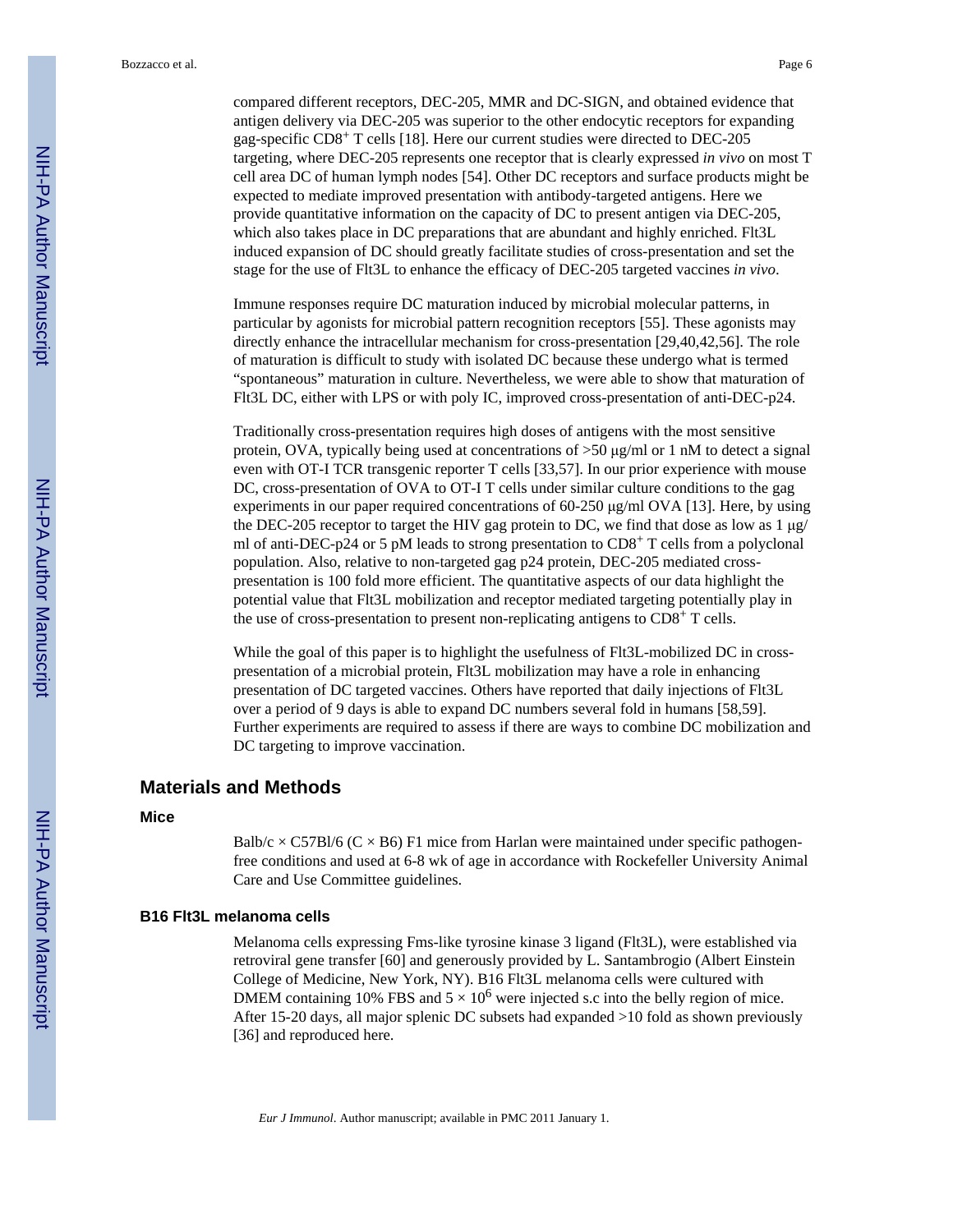#### **Antibodies and reagents**

We purchased from BD Biosciences FITC-antibodies to CD3ε (145-2C11), B220 (RA3-6B2), MHC-II ( $IA<sup>b</sup>$ ) and DX5, PE- antibodies to CD8 $\alpha$  (53-6.7), PDCA-1 and anti-CD11c (HL3 clone), PerCP-anti-CD4 (RM4-5), PerCP-Cy5.5-anti-CD8α, PE-Cy 7 anti-IFN-γ (XMG1.2), APC-antibodies anti-IFN-γ (XMG1.2) and thy 1.2 (CD 90.2, clone 53-2.1), Alexa Fluor 700 anti-CD3 (500A2), APC-Alexa 647-antibodies to DEC-205 and B220 as well as Cytofix/Cytoperm kit and Stabilizing Fixative. Anti-CD11c beads (N418) were from Miltenyi Biotec. Rat anti MHC class II (TIB120, M5/114.15.2) was from ATCC. Anti-rat IgG Dynalbeads and Live/Dead Fixable Aqua vitality dye were from Invitrogen. Polyinosinic-polycytidylic acid (poly IC) was from Thermo Scientific. Other reagents were LPS from *Escherichia coli* 0127:B8 and BFA from Sigma-Aldrich.

#### **Fusion HIV gag mAb**

The fusion mAb anti-DEC-p24 and the control Ig-p24 were prepared as described [17] and were characterized by SDS-PAGE and Western Blotting (HRP-conjugated anti-mouse IgG or anti-HIV gag). Binding of the fusion mAb to stable DEC-205 transfected CHO cells was tested by FACS analysis as described [17].

## **Soluble HIV gag p24 protein**

The cDNA for the HIV gag p24 (clade B) was fused to the sequence containing a signal peptide and a FLAG epitope tag. This construct named SF-p24 (GenBank accession number GQ304738) was cloned into pCMV expression vector and stably transfected into CHO cells, in order to produce a soluble, FLAG-tagged (SF) protein of gag p24, which was purified without endotoxin contamination from the culture supernatants of CHO/SF-p24 cells, by anti-FLAG® M1 Affinity Gel (Sigma-Aldrich, St. Louis, MO) following manufacturer's instruction.

### **HIV gag peptide library**

Overlapping (staggered by 4 aminoacids) 15 mer peptides spanning the entire HIV gag p17 or p24 sequence were synthesized by H. Zebroski in the Proteomics Resource Center (The Rockefeller University). HIV gag p24 or p17 peptides were resuspended at 1 mg/ml of each peptides in 100% DMSO and added to DC at 1 μg/ml.

## **Soluble HIV gag p24 protein**

The cDNA for the HIV gag p24 (clade B) was fused to the sequence containing a signal peptide and a FLAG epitope tag. This construct named SF-p24 (GenBank accession number GQ304738) was cloned into pCMV expression vector and stably transfected into CHO cells, in order to produce a soluble, FLAG-tagged (SF) protein of gag p24. The SF-p24 protein was purified without endotoxin contamination from the culture supernatants of CHO/SF-p24 cells, by Anti-FLAG® M1 Affinity Gel (Sigma-Aldrich, St. Louis, MO) following the manufacturer's instruction.

#### **Cell preparation**

Spleens were removed from Flt3L treated mice, cut in small fragments, and digested into single cell-suspensions with 400 U/ml collagenase D (Roche Applied Science) for 25 min at 37°C. After inhibition of collagenase with 10 mM EDTA, the cells were resuspended in PBS in 2 mM EDTA and 2% FCS. CD11 $c<sup>+</sup>$  DC were enriched by positive selection using anti-CD11c magnetic beads and MACS columns (Miltenyi Biotec). To purify  $CD8\alpha^+$  and  $CD8\alpha^$ cells, CD11c<sup>+</sup> cells were sorted on a FACSVantage (BD Biosciences) into B220<sup>-</sup> DX5<sup>-</sup> CD3<sup>-</sup> CD11c<sup>high</sup> CD8 $\alpha$ <sup>+</sup> and B220<sup>-</sup> DX5<sup>-</sup> CD3<sup>-</sup> CD11c<sup>high</sup> CD8 $\alpha$ <sup>-</sup> fractions. The purity of the DC subsets was >95-99%. Antigen primed T cells, which were from F1 mice primed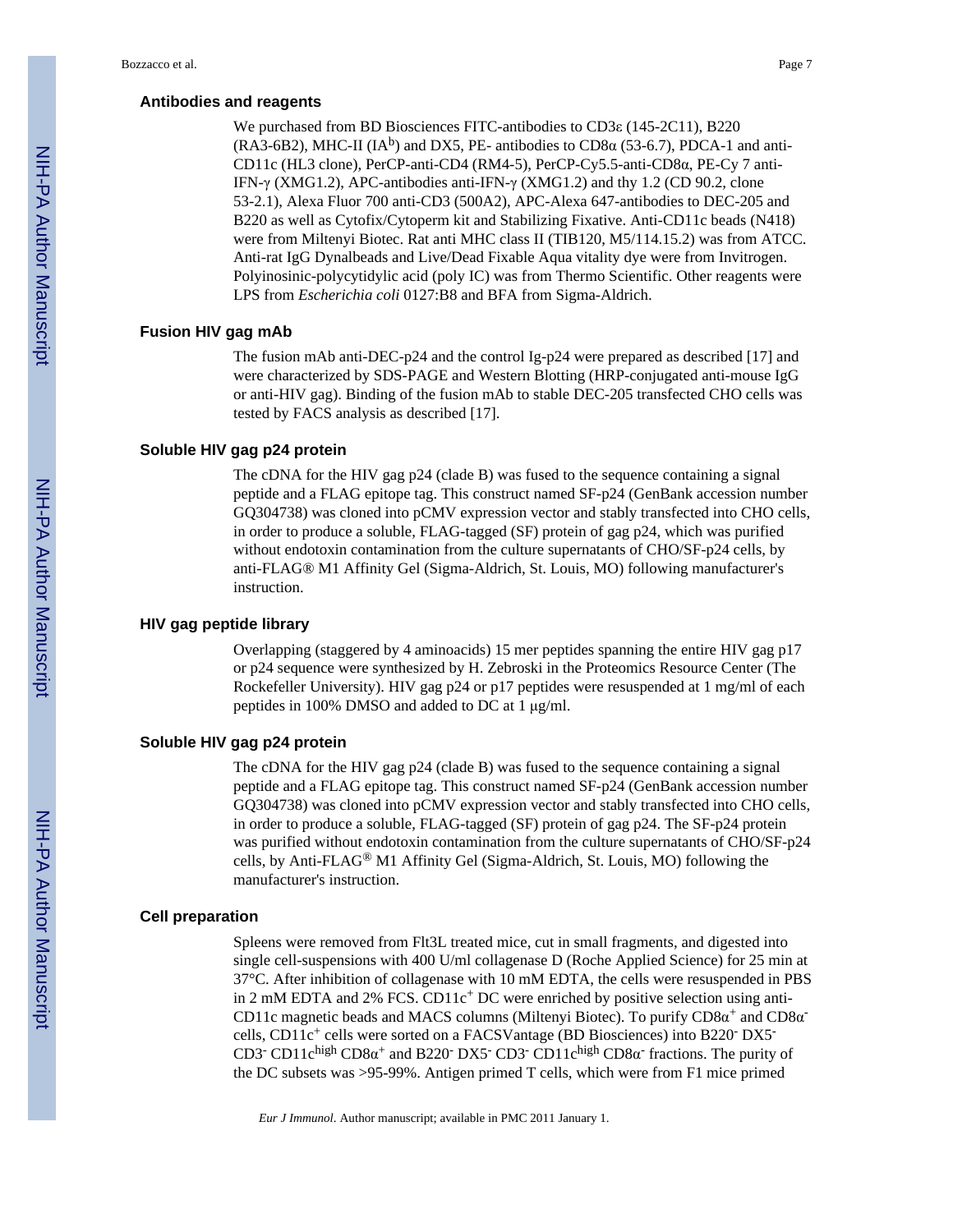with Adenovirus gag and boosted 4-6 wks later with anti-DEC-p24 and poly IC, were enriched by excluding MHC class  $II^+$  cells using TIB120/M5/114 rat mAb and anti-rat IgG Dynalbeads.

#### **Mixed leukocyte reaction (MLR) assay for DC maturation and function**

B16 Flt3L treated or untreated CxB6 F1 mice were injected i.p. with PBS or 50 μg of poly IC. Fifteen hours later spleens were collected and collagenase digested. CxB6 DC were fixed for 20 min on ice and graded numbers were added to  $3\times10^5$  CFSE labeled (Molecular Probes, Eugene, OR) C57BL/6 T cells. After 4 days of culture, samples were stained with Live/Dead Fixable Violet viability dye (Invitrogen, Carlsbad, CA), Alexa 700 anti-CD3, APC Alexa 780 anti-CD8 and PerCP Cy 5.5 anti-CD4, and acquired on a BD LSR II flow cytometer (BD Biosciences). Data were analyzed with FlowJo Software (Tree Star, Inc.).

#### **Ag-presentation assay to HIV gag specific T cells**

 $2\times10^6$  splenic CD11c<sup>+</sup> DC, or purified DC subsets, were first pulsed with different antigens (Results) for 5 h in 24-well culture plates in a final volume of 0.5 ml RPMI 1640 containing 5% FCS and the supernatant (3% vol/vol) from J558L cells transduced with murine GM-CSF. Then 25 μg/ml poly IC or 0.1 μg/ml of LPS was added to the cultures for 15-18h. The DC were washed three times with PBS and added to antigen-primed T cells. IFN-γ production during a 6 h DC:T cell coculture in the presence of 10 μg/ml of BFA was monitored by washing the cells, incubating 10 min at 4°C with 2.4G2 mAb to block FcγR, and staining with Live/Dead Fixable Aqua, anti-CD3, anti-CD8 and anti-CD4 mAbs for 20 min at 4°C. Cells were fixed and permeabilized 10 min with Cytofix/Cytoperm and stained with APC-conjugated anti-IFN- $\gamma$  mAb for 15 min at room temperature and resuspended in stabilizing fixative.  $10^5$  live-CD3<sup>+</sup> events were acquired using a BD LSR II flow cytometer. Data were analyzed with FlowJo Software.

#### **Statistical analysis**

Statistical significance was evaluated using two-tailed Student's t test, 95% confidence interval. Results are expressed as means  $\pm$  SD. In the figures, *p* values of 0.05 are labeled with a single asterisk  $(*)$ , 0.01  $(**)$  or 0.001  $(***)$ . Analysis was performed with a Prism 3 program (Graphpad Sofware Inc.).

## **Supplementary Material**

Refer to Web version on PubMed Central for supplementary material.

## **Acknowledgments**

We thank Laura Santambrogio (Albert Einstein College of Medicine New York, NY) for Flt3L transduced B16 melanoma cells; Klara Velinzon for expert technical assistance with cell sorting; Henry Zebroski for synthesizing gag peptides; Juliana Idoyaga for anti-DEC-205 APC-Alexa 647; Bei Wang, Cheolho Cheong and Jaehoon Choi for their involvement in the late phase of this work; Olga Mizenina for endotoxin tests; and Judy Adams for help with graphics. This work was supported by grants from NIAID, AI13013 and AI40874 to RMS.

## **References**

- 1. Heath WR, Belz GT, Behrens GM, Smith CM, Forehan SP, Parish IA, Davey GM, Wilson NS, Carbone FR, Villadangos JA. Cross-presentation, dendritic cell subsets, and the generation of immunity to cellular antigens. Immunol Rev. 2004; 199:9–26. [PubMed: 15233723]
- 2. Regnault A, Lankar D, Lacabanne V, Rodriguez A, Thery C, Rescigno M, Saito T, Verbeek S, Bonnerot C, Ricciardi-Castagnoli P, Amigorena S. Fcγ receptor-mediated induction of dendritic cell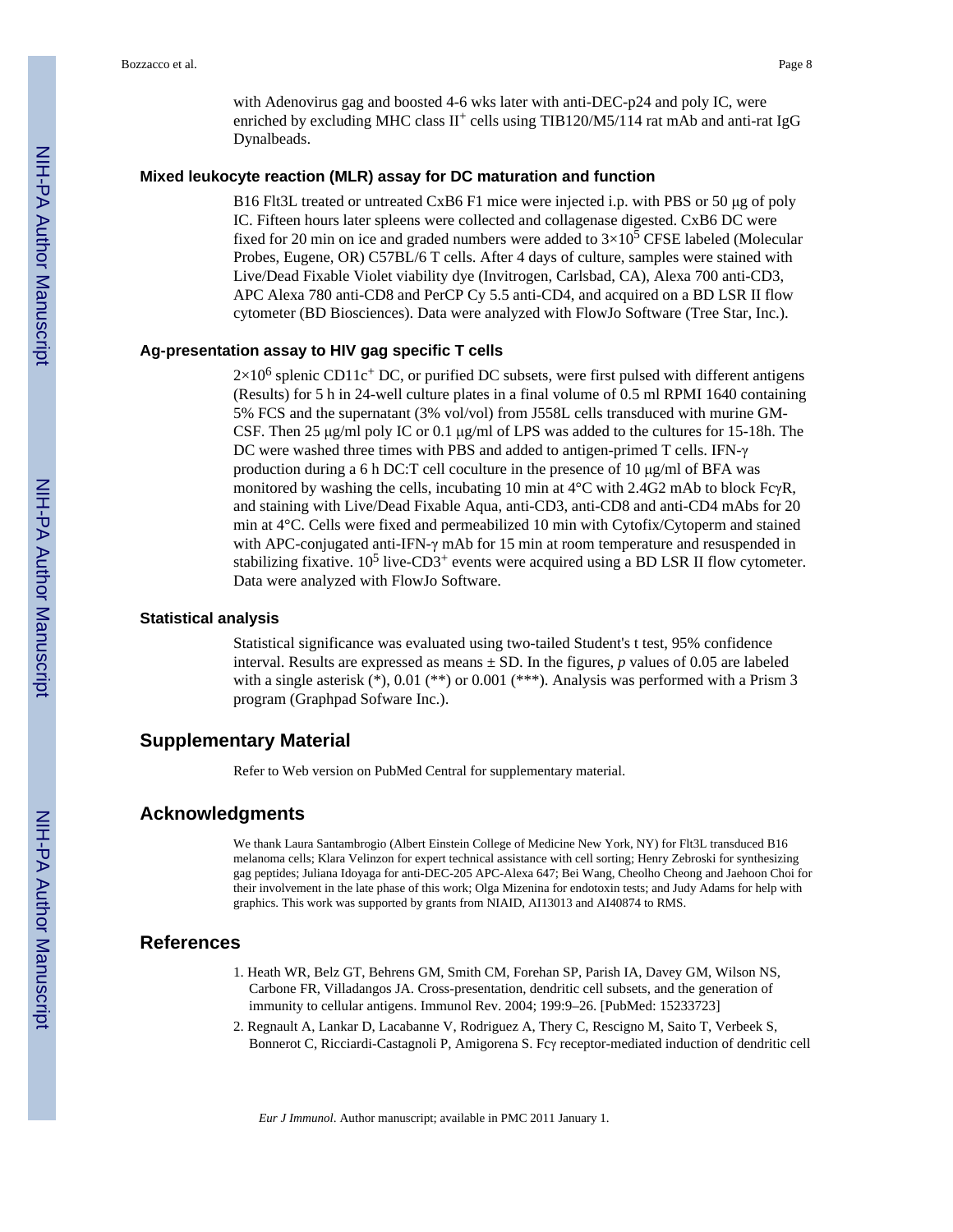maturation and major histocompatibility complex class I-restricted antigen presentation after immune complex internalization. J Exp Med. 1999; 189:371–380. [PubMed: 9892619]

- 3. Kalergis AM, Ravetch JV. Inducing tumor immunity through the selective engagement of activating Fcγ receptors on dendritic cells. J Exp Med. 2002; 195:1653–1659. [PubMed: 12070293]
- 4. Den Haan JM, Bevan MJ. Constitutive versus activation-dependent cross-presentation of immune complexes by CD8(+) and CD8(-) dendritic cells in vivo. J Exp Med. 2002; 196:817–827. [PubMed: 12235214]
- 5. Liu K, Iyoda T, Saternus M, Kimura K, Inaba K, Steinman RM. Immune tolerance after delivery of dying cells to dendritic cells in situ. J Exp Med. 2002; 196:1091–1097. [PubMed: 12391020]
- 6. Iyoda T, Shimoyama S, Liu K, Omatsu Y, Akiyama Y, Maeda Y, Takahara K, Steinman RM, Inaba K. The CD8<sup>+</sup> dendritic cell subset selectively endocytoses dying cells in culture and in vivo. J Exp Med. 2002; 195:1289–1302. [PubMed: 12021309]
- 7. Bonifaz L, Bonnyay D, Mahnke K, Rivera M, Nussenzweig MC, Steinman RM. Efficient targeting of protein antigen to the dendritic cell receptor DEC-205 in the steady state leads to antigen presentation on major histocompatibility complex class I products and peripheral CD8+ T cell tolerance. J Exp Med. 2002; 196:1627–1638. [PubMed: 12486105]
- 8. Tacken PJ, Joosten B, Reddy A, Wu D, Eek A, Laverman P, Kretz-Rommel A, Adema GJ, Torensma R, Figdor CG. No advantage of cell-penetrating peptides over receptor-specific antibodies in targeting antigen to human dendritic cells for cross-presentation. J Immunol. 2008; 180:7687–7696. [PubMed: 18490772]
- 9. Burgdorf S, Lukacs-Kornek V, Kurts C. The mannose receptor mediates uptake of soluble but not of cell-associated antigen for cross-presentation. J Immunol. 2006; 176:6770–6776. [PubMed: 16709836]
- 10. Idoyaga J, Cheong C, Suda K, Suda N, Kim JY, Lee H, Park CG, Steinman RM. Langerin/CD207 receptor on dendritic cells mediates efficient antigen presentation on MHC I and II products in vivo. J Immunol. 2008; 180:3647–3650. [PubMed: 18322168]
- 11. Delneste Y, Magistrelli G, Gauchat J, Haeuw J, Aubry J, Nakamura K, Kawakami-Honda N, Goetsch L, Sawamura T, Bonnefoy J, Jeannin P. Involvement of LOX-1 in dendritic cell-mediated antigen cross-presentation. Immunity. 2002; 17:353–362. [PubMed: 12354387]
- 12. Sancho D, Mourao-Sa D, Joffre OP, Schulz O, Rogers NC, Pennington DJ, Carlyle JR, Reis ESC. Tumor therapy in mice via antigen targeting to a novel, DC-restricted C-type lectin. J Clin Invest. 2008; 118:2098–2110. [PubMed: 18497879]
- 13. Choi JH, Do Y, Cheong C, Koh H, Boscardin SB, Oh YS, Bozzacco L, Trumpfheller C, Park CG, Steinman RM. Identification of antigen-presenting dendritic cells in mouse aorta and cardiac valves. J Exp Med. 2009; 206:497–505. [PubMed: 19221394]
- 14. Boscardin SB, Hafalla JC, Masilamani RF, Kamphorst AO, Zebroski HA, Rai U, Morrot A, Zavala F, Steinman RM, Nussenzweig RS, Nussenzweig MC. Antigen targeting to dendritic cells elicits long-lived T cell help for antibody responses. J Exp Med. 2006; 203:599–606. [PubMed: 16505139]
- 15. Sponaas AM, Cadman ET, Voisine C, Harrison V, Boonstra A, O'Garra A, Langhorne J. Malaria infection changes the ability of splenic dendritic cell populations to stimulate antigen-specific T cells. J Exp Med. 2006; 203:1427–1433. [PubMed: 16754719]
- 16. Wilson NS, Behrens GM, Lundie RJ, Smith CM, Waithman J, Young L, Forehan SP, Mount A, Steptoe RJ, Shortman KD, de Koning-Ward TF, Belz GT, Carbone FR, Crabb BS, Heath WR, Villadangos JA. Systemic activation of dendritic cells by Toll-like receptor ligands or malaria infection impairs cross-presentation and antiviral immunity. Nat Immunol. 2006; 7:165–172. [PubMed: 16415871]
- 17. Trumpfheller C, Finke JS, Lopez CB, Moran TM, Moltedo B, Soares H, Huang Y, Schlesinger SJ, Park CG, Nussenzweig MC, Granelli-Piperno A, Steinman RM. Intensified and protective CD4<sup>+</sup> T cell immunity in mice with anti-dendritic cell HIV gag fusion antibody vaccine. J Exp Med. 2006; 203:607–617. [PubMed: 16505141]
- 18. Bozzacco L, Trumpfheller C, Siegal FP, Mehandru S, Markowitz M, Carrington M, Nussenzweig MC, Piperno AG, Steinman RM. DEC-205 receptor on dendritic cells mediates presentation of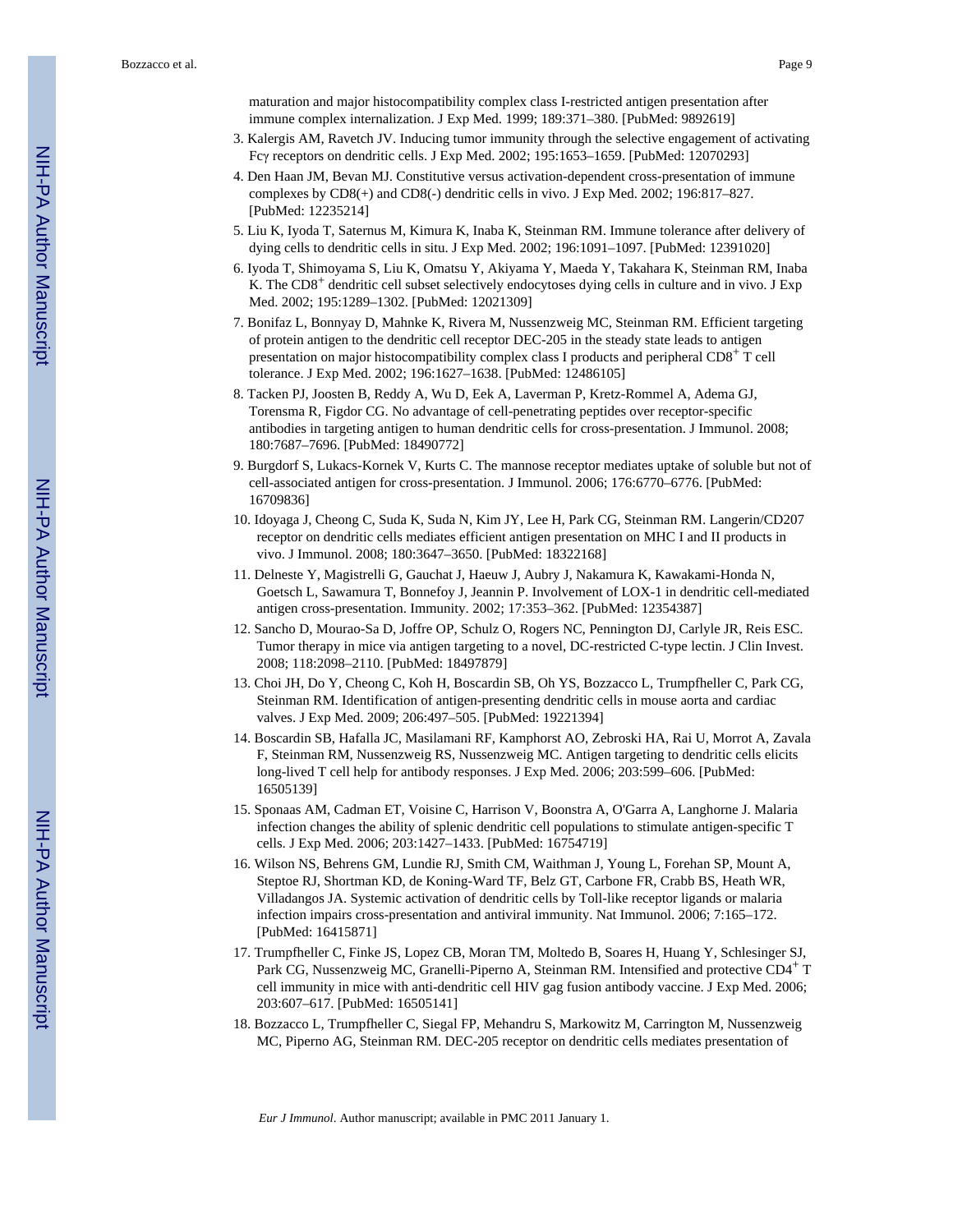HIV gag protein to CD8+ T cells in a spectrum of human MHC I haplotypes. Proc Natl Acad Sci USA. 2007; 104:1289–1294. [PubMed: 17229838]

- 19. Allan RS, Waithman J, Bedoui S, Jones CM, Villadangos JA, Zhan Y, Lew AM, Shortman K, Heath WR, Carbone FR. Migratory dendritic cells transfer antigen to a lymph node-resident dendritic cell population for efficient CTL priming. Immunity. 2006; 25:153–162. [PubMed: 16860764]
- 20. Belz GT, Shortman K, Bevan MJ, Heath WR.  $CD8\alpha^+$  dendritic cells selectively present MHC class I-restricted noncytolytic viral and intracellular bacterial antigens in vivo. J Immunol. 2005; 175:196–200. [PubMed: 15972648]
- 21. Belz GT, Smith CM, Eichner D, Shortman K, Karupiah G, Carbone FR, Heath WR. Conventional CD8α <sup>+</sup> dendritic cells are generally involved in priming CTL immunity to viruses. J Immunol. 2004; 172:1996–2000. [PubMed: 14764661]
- 22. Mahnke K, Qian Y, Fondel S, Brueck J, Becker C, Enk AH. Targeting of antigens to activated dendritic cells in vivo cures metastatic melanoma in mice. Cancer Res. 2005; 65:7007–7012. [PubMed: 16061687]
- 23. Johnson TS, Mahnke K, Storn V, Schonfeld K, Ring S, Nettelbeck DM, Haisma HJ, Le Gall F, Kontermann RE, Enk AH. Inhibition of melanoma growth by targeting of antigen to dendritic cells via an anti-DEC-205 single-chain fragment variable molecule. Clin Cancer Res. 2008; 14:8169– 8177. [PubMed: 19088032]
- 24. van Mierlo GJ, Boonman ZF, Dumortier HM, den Boer AT, Fransen MF, Nouta J, van der Voort EI, Offringa R, Toes RE, Melief CJ. Activation of dendritic cells that cross-present tumor-derived antigen licenses CD8+ CTL to cause tumor eradication. J Immunol. 2004; 173:6753–6759. [PubMed: 15557168]
- 25. Schnorrer P, Behrens GM, Wilson NS, Pooley JL, Smith CM, El-Sukkari D, Davey G, Kupresanin F, Li M, Maraskovsky E, Belz GT, Carbone FR, Shortman K, Heath WR, Villadangos JA. The dominant role of CD8+ dendritic cells in cross-presentation is not dictated by antigen capture. Proc Natl Acad Sci USA. 2006; 103:10729–10734. [PubMed: 16807294]
- 26. Maraskovsky E, Brasel K, Teepe M, Roux ER, Lyman SD, Shortman K, McKenna HJ. Dramatic increase in the numbers of functionally mature dendritic cells in Flt3 ligand-treated mice: Multiple dendritic cell subpopulations identified. J Exp Med. 1996; 184:1953–1962. [PubMed: 8920882]
- 27. O'Keeffe M, Hochrein H, Vremec D, Pooley J, Evans R, Woulfe S, Shortman K. Effects of administration of progenipoietin 1, Flt-3 ligand, granulocyte colony-stimulating factor, and pegylated granulocyte- macrophage colony-stimulating factor on dendritic cell subsets in mice. Blood. 2002; 99:2122–2130. [PubMed: 11877288]
- 28. Brasel K, De Smedt T, Smith JL, Maliszewski CR. Generation of murine dendritic cells from flt3 ligand-supplemented bone marrow cultures. Blood. 2000; 96:3029–3039. [PubMed: 11049981]
- 29. Burgdorf S, Scholz C, Kautz A, Tampe R, Kurts C. Spatial and mechanistic separation of crosspresentation and endogenous antigen presentation. Nat Immunol. 2008; 9:558–566. [PubMed: 18376402]
- 30. Diener KR, Moldenhauer LM, Lyons AB, Brown MP, Hayball JD. Human Flt-3 ligand-mobilized dendritic cells require additional activation to drive effective immune responses. Exp Hematol. 2008; 36:51–60. [PubMed: 17949888]
- 31. Garulli B, Stillitano MG, Barnaba V, Castrucci MR. Primary CD8+ T-cell response to soluble ovalbumin is improved by chloroquine treatment in vivo. Clin Vaccine Immunol. 2008; 15:1497– 1504. [PubMed: 18753338]
- 32. Klotz L, Hucke S, Thimm D, Classen S, Gaarz A, Schultze J, Edenhofer F, Kurts C, Klockgether T, Limmer A, Knolle P, Burgdorf S. Increased antigen cross-presentation but impaired crosspriming after activation of peroxisome proliferator-activated receptor {gamma} is mediated by upregulation of B7H1. J Immunol. 2009; 183:129–136. [PubMed: 19535643]
- 33. Li M, Davey GM, Sutherland RM, Kurts C, Lew AM, Hirst C, Carbone FR, Heath WR. Cellassociated ovalbumin is cross-presented much more efficiently than soluble ovalbumin in vivo. J Immunol. 2001; 166:6099–6103. [PubMed: 11342628]
- 34. Merad M, Sugie T, Engleman EG, Fong L. In vivo manipulation of dendritic cells to induce therapeutic immunity. Blood. 2002; 99:1676–1682. [PubMed: 11861283]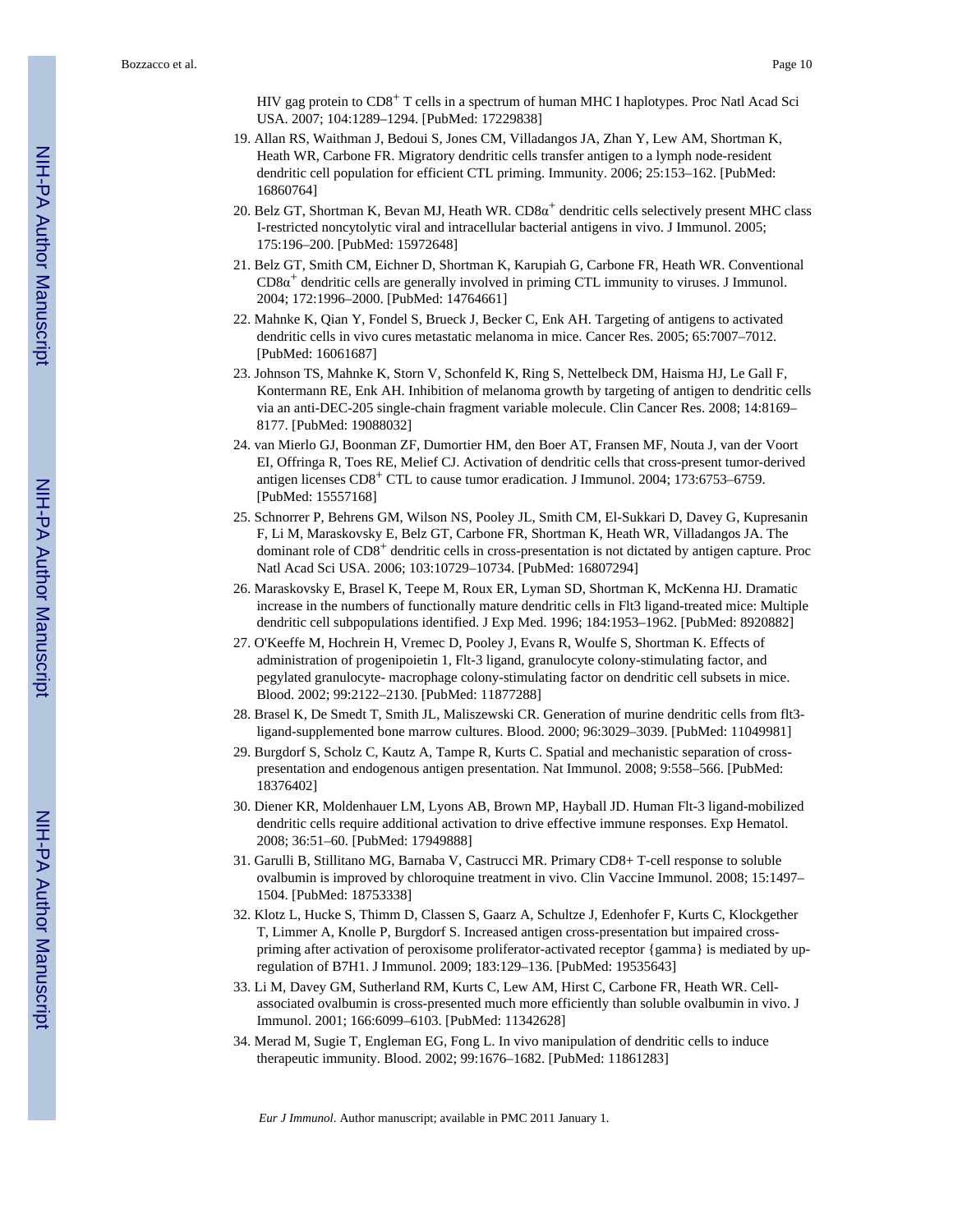- 35. O'Keeffe M, Hochrein H, Vremec D, Pooley J, Evans R, Woulfe S, Shortman K. Effects of administration of progenipoietin 1, Flt-3 ligand, granulocyte colony-stimulating factor, and pegylated granulocyte-macrophage colony-stimulating factor on dendritic cell subsets in mice. Blood. 2002; 99:2122–2130. [PubMed: 11877288]
- 36. Pulendran B, Lingappa J, Kennedy MK, Smith J, Teepe M, Rudensky A, Maliszewski CR, Maraskovsky E. Developmental pathways of dendritic cells in vivo: distinct function, phenotype, and localization of dendritic cell subsets in FLT3 ligand- treated mice. J Immunol. 1997; 159:2222–2231. [PubMed: 9278310]
- 37. Bedoui S, Prato S, Mintern J, Gebhardt T, Zhan Y, Lew AM, Heath WR, Villadangos JA, Segura E. Characterization of an immediate splenic precursor of CD8+ dendritic cells capable of inducing antiviral T cell responses. J Immunol. 2009; 182:4200–4207. [PubMed: 19299718]
- 38. Longhi MP, Trumpfheller C, Idoyaga J, Caskey M, Matos I, Kluger C, Salazar AM, Colonna M, Steinman RM. Dendritic cells require a systemic type I interferon response to induce CD4+ Th1 immunity with poly IC as adjuvant. J Exp Med. 2009; 206:1589–1602. [PubMed: 19564349]
- 39. Macagno A, Napolitani G, Lanzavecchia A, Sallusto F. Duration, combination and timing: the signal integration model of dendritic cell activation. Trends Immunol. 2007; 28:227–233. [PubMed: 17403614]
- 40. Gil-Torregrosa BC, Lennon-Dumenil AM, Kessler B, Guermonprez P, Ploegh HL, Fruci D, van Endert P, Amigorena S. Control of cross-presentation during dendritic cell maturation. Eur J Immunol. 2004; 34:398–407. [PubMed: 14768044]
- 41. Faure F, M A, Sadaka C, Sedlik C, Jotereau F, Amigorena S. Long-lasting cross-presentation of tumor antigen in human DC. Eur J Immunol. 2009; 39:380–390. [PubMed: 19130478]
- 42. Delamarre L, Holcombe H, Mellman I. Presentation of exogenous antigens on major histocompatibility complex (MHC) class I and MHC class II molecules is differentialy regulated during dendritic cell maturation. J Exp Med. 2003; 198:111–122. [PubMed: 12835477]
- 43. Wilson NS, El-Sukkari D, Villadangos JA. Dendritic cells constitutively present self antigens in their immature state in vivo and regulate antigen presentation by controlling the rates of MHC class II synthesis and endocytosis. Blood. 2004; 103:2187–2195. [PubMed: 14604956]
- 44. Inaba K, Witmer-Pack M, Inaba M, Hathcock KS, Sakuta H, Azuma M, Yagita H, Okumura K, Linsley PS, Ikehara S, Muramatsu S, Hodes RJ, Steinman RM. The tissue distribution of the B7-2 costimulator in mice: abundant expression on dendritic cells in situ and during maturation in vitro. J Exp Med. 1994; 180:1849–1860. [PubMed: 7525841]
- 45. Inaba K, Turley S, Iyoda T, Yamaide F, Shimoyama S, Reis e Sousa C, Germain RN, Mellman I, Steinman RM. The formation of immunogenic MHC class II- peptide ligands in lysosomal compartments of dendritic cells is regulated by inflammatory stimuli. J Exp Med. 2000; 191:927– 936. [PubMed: 10727455]
- 46. Inaba K, Inaba M, Romani N, Aya H, Deguchi M, Ikehara S, Muramatsu S, Steinman RM. Generation of large numbers of dendritic cells from mouse bone marrow cultures supplemented with granulocyte/macrophage colony-stimulating factor. J Exp Med. 1992; 176:1693–1702. [PubMed: 1460426]
- 47. Dudziak D, Kamphorst AO, Heidkamp GF, Buchholz V, Trumpfheller C, Yamazaki S, Cheong C, Liu K, Lee HW, Park CG, Steinman RM, Nussenzweig MC. Differential antigen processing by dendritic cell subsets *in vivo*. Science. 2007; 315:107–111. [PubMed: 17204652]
- 48. Curti A, Fogli M, Ratta M, Tura S, Lemoli RM. Stem cell factor and FLT3-Ligand are strictly required to sustain the long-term expansion of primitive CD34(+)DR(-) dendritic cell precursors. J Immunol. 2001; 166:848–854. [PubMed: 11145659]
- 49. D'Amico A, Wu L. The early progenitors of mouse dendritic cells and plasmacytoid predendritic cells are within the bone marrow hemopoietic precursors expressing Flt3. J Exp Med. 2003; 198:293–303. [PubMed: 12874262]
- 50. Karsunky H, Merad M, Cozzio A, Weissman IL, Manz MG. Flt3 ligand regulates dendritic cell development from flt3<sup>+</sup> lymphoid and myeloid-committed progenitors to flt3<sup>+</sup> dendritic cells in vivo. J Exp Med. 2003; 198:305–313. [PubMed: 12874263]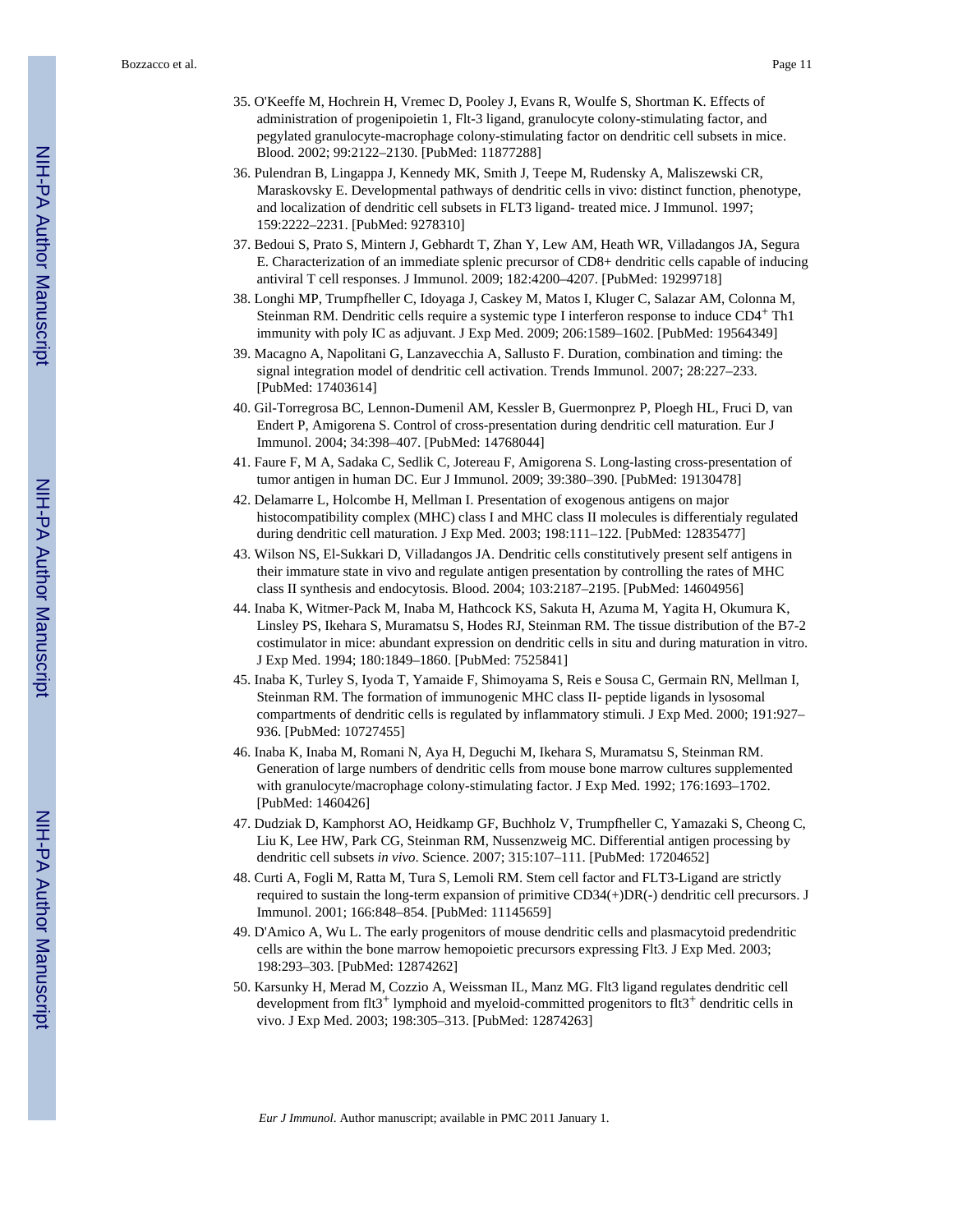- 51. Liu K, Victora GD, Schwickert TA, Guermonprez P, Meredith MM, Yao K, Randolph GJ, Rudensky AY, Nussenzweig MC. In vivo analysis of dendritic cell development and homeostasis. Science. 2009; 324:392–397. [PubMed: 19286519]
- 52. Onai N, Obata-Onai A, Tussiwand R, Lanzavecchia A, Manz MG. Activation of the Flt3 signal transduction cascade rescues and enhances type I interferon-producing and dendritic cell development. J Exp Med. 2006; 203:227–238. [PubMed: 16418395]
- 53. Waskow C, Liu K, Darrasse-Jeze G, Guermonprez P, Ginhoux F, Merad M, Shengelia T, Yao K, Nussenzweig M. The receptor tyrosine kinase Flt3 is required for dendritic cell development in peripheral lymphoid tissues. Nat Immunol. 2008; 9:676–683. [PubMed: 18469816]
- 54. Granelli-Piperno A, Pritsker A, Pack M, Shimeliovich I, Arrighi JF, Park CG, Trumpfheller C, Piguet V, Moran TM, Steinman RM. Dendritic cell-specific intercellular adhesion molecule 3 grabbing nonintegrin/CD209 is abundant on macrophages in the normal human lymph node and is not required for dendritic cell stimulation of the mixed leukocyte reaction. J Immunol. 2005; 175:4265–4273. [PubMed: 16177066]
- 55. Beutler B, Hoebe K, Du X, Ulevitch RJ. How we detect microbes and respond to them: the Tolllike receptors and their transducers. J Leukoc Biol. 2003; 74:479–485. [PubMed: 12960260]
- 56. Maurer T, Heit A, Hochrein H, Ampenberger F, O'Keeffe M, Bauer S, Lipford G, Vabulas R, Wagner H. CpG-DNA aided cross-presentation of soluble antigens by dendritic cells. Eur J Immunol. 2002; 32:2356–2364. [PubMed: 12209649]
- 57. Kurts C, Miller JFAP, Subramaniam RM, Carbone FR, Heath WR. Major histocompatibility complex class I-restricted cross-presentation is biased towards high dose antigens and those released during cellular destruction. J Exp Med. 1998; 188:409–414. [PubMed: 9670054]
- 58. Jefford M, Schnurr M, Toy T, Masterman KA, Shin A, Beecroft T, Tai TY, Shortman K, Shackleton M, Davis ID, Parente P, Luft T, Chen W, Cebon J, Maraskovsky E. Functional comparison of DCs generated in vivo with Flt3 ligand or in vitro from blood monocytes: differential regulation of function by specific classes of physiologic stimuli. Blood. 2003; 102:1753–1763. [PubMed: 12738673]
- 59. Pulendran B, Banchereau J, Burkeholder S, Kraus E, Guinet E, Chalouni C, Caron D, Maliszewski C, Davoust J, Fay J, Palucka K. Flt3-ligand and granulocyte colony-stimulating factor mobilize distinct human dendritic cell subsets in vivo. J Immunol. 2000; 165:566–572. [PubMed: 10861097]
- 60. Dranoff G, Jaffee E, Lazenby A, Golumbek P, Levitsky H, Brose K, Jackson V, Hamada H, Pardoll D, Mulligan RC. Vaccination with irradiated tumor cells engineered to secrete murine granulocyte-macrophage colony-stimulating factor stimulates potent, specific, and long-lasting anti-tumor immunity. Proc Natl Acad Sci USA. 1993; 90:3539–3543. [PubMed: 8097319]

## **Abbreviations**

| DC         | dendritic cell                    |
|------------|-----------------------------------|
| <b>OVA</b> | ovalbumin                         |
| F1t3L      | Fms-like tyrosine kinase 3 ligand |
| mAb        | monoclonal antibody               |
| poly IC    | polyinosinic:polycytidylic acid   |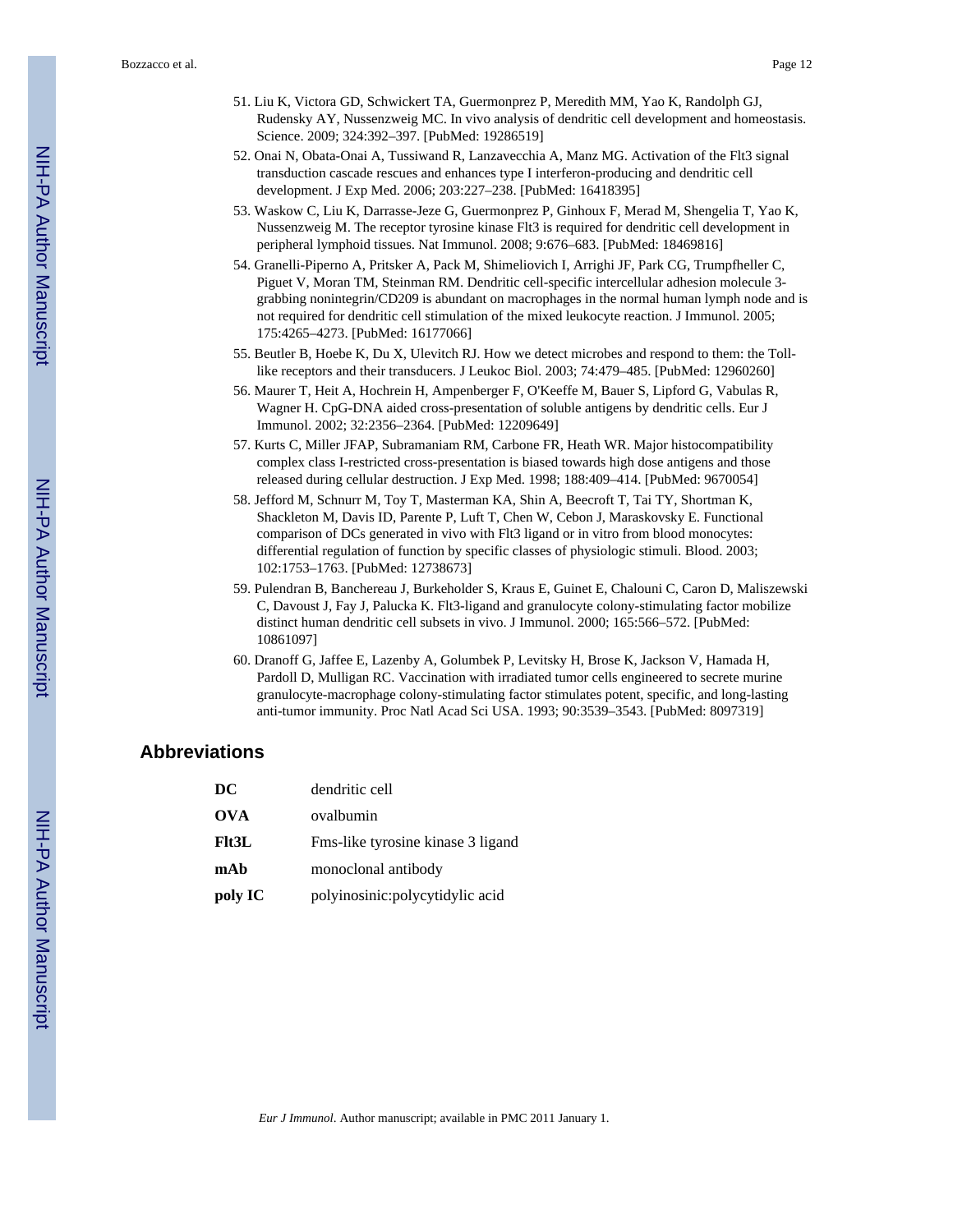Bozzacco et al. Page 13



### **Figure 1. Cell surface markers of splenic CD11c+ DC by flow cytometry**

Splenic CD11c<sup>+</sup> cells were enriched by positive selection on anti-CD11c beads from CxB6 F1 mice that had been injected with B16 Flt3L melanoma cells or from untreated F1 mice. A six-color flow cytometry panel was used to simultaneously analyze surface markers on CD11c-selected cells. Appropriate isotype-matched, non-binding control Ig's were used to set the quadrant lines (not shown). DC were analyzed by gating against low scatter debris, followed by a live/dead exclusion gate. Analysis is representative of three independent experiments that all examined pooled splenic DC from at least two mice.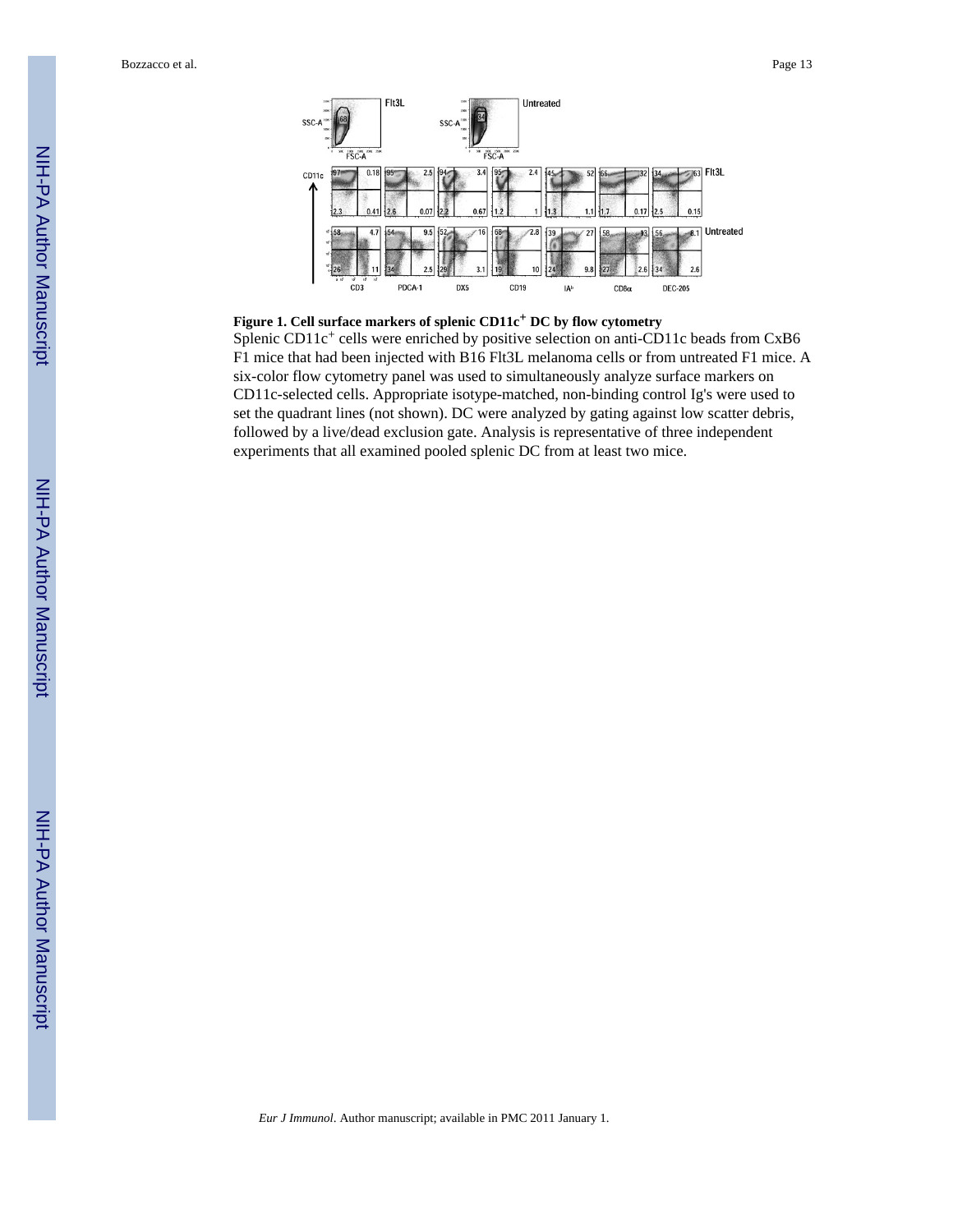Bozzacco et al. Page 14



## **Figure 2. Comparision of antigen-presentation by Flt3L and untreated CD11c+ DC** (A) B16 Flt3L-injected or untreated CxB6 F1 mice were stimulated with 50 μg of poly IC for 15 h and allo-stimulatory capacity of splenic CD11c<sup>+</sup> DC was compared. Both populations of DC were fixed with 1% para-formaldehyde, washed 3 times, and cultured at various numbers in the presence of a constant number  $(3\times10^5)$  of T cells enriched from allogenic C57BL/6 mice. T cell proliferation was detected after 4 days of culture by CFSE dilution of  $CD8<sup>+</sup>$  and  $CD4<sup>+</sup>$  T cells. Similar results were obtained using allogeneic T cells from the SJL mouse strain. Data are representative of two independent experiments. (B) Splenic CD11c<sup>+</sup> cells purified from Flt3L or untreated F1 mice were pulsed *in vitro* for 4-5 h with anti-DEC-p24, control Ig-p24 at 0.1 and 1 μg/ml, p24 or p17 15-mer peptides mix (1 μg/ml), followed by 25 μg/ml of poly IC. Fifteen hours later,  $1\times10^6$  washed DC were added to  $3\times10^6$  T cells for 6 h in the presence of BFA (10 μg/ml) to detect IFN-γ secretion by intracellular cytokine staining. The T cells were isolated from F1 mice that were primed with Adenovirus gag and boosted with anti-DEC-p24 and poly IC (Methods). Data show mean  $\pm$  SD of the percentage of CD8<sup>+</sup> IFN- $\gamma$ <sup>+</sup> T cells (left) or CD4<sup>+</sup> IFN- $\gamma$ <sup>+</sup> T cells (right) representative of two independent experiments.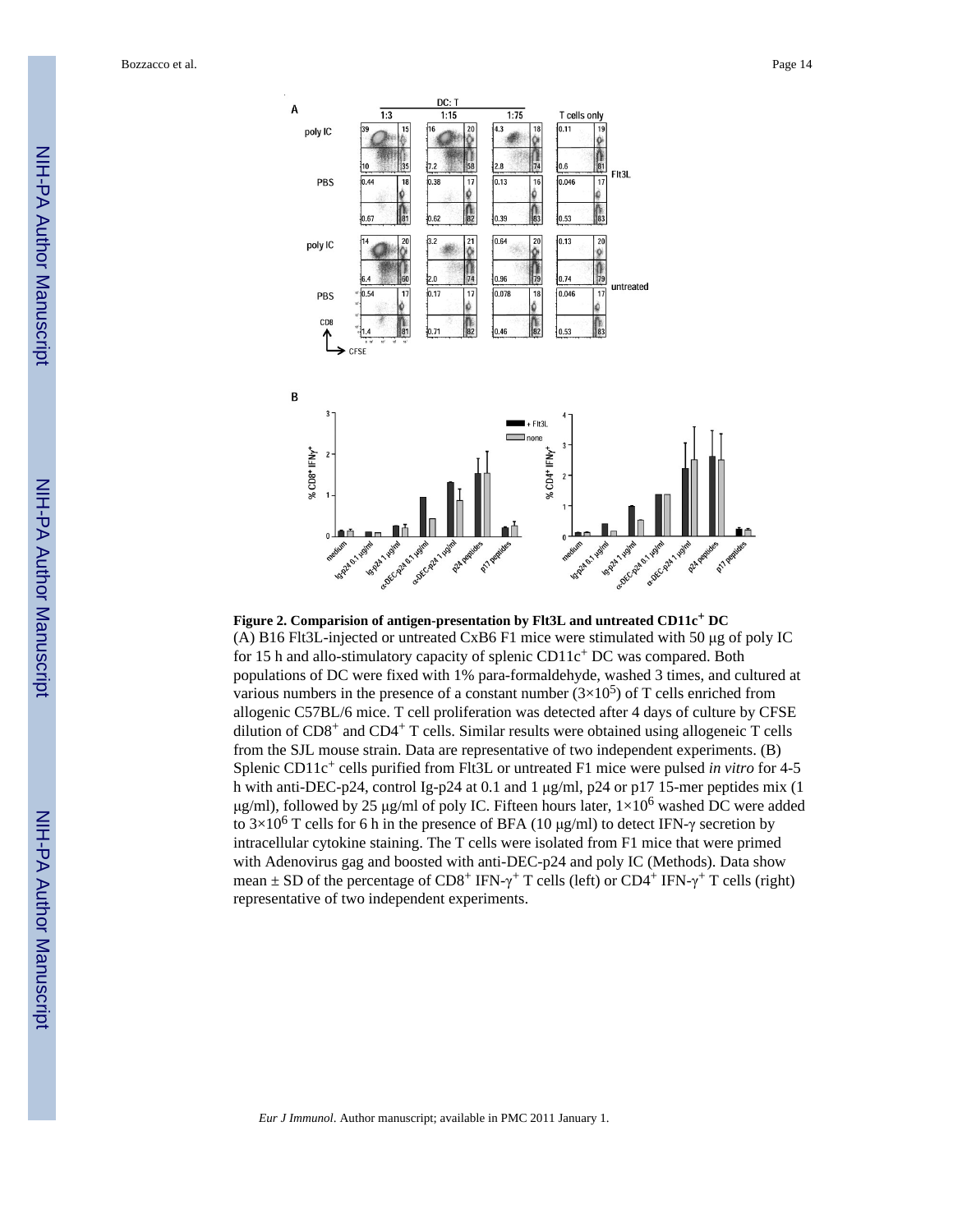Bozzacco et al. Page 15





#### **Figure 3. Cross-presentation of anti-DEC-gag p24 is enhanced by poly IC and is restricted to DEC-205+ DC**

(A) Splenic Flt3L-mobilized CD11c+ DC were pulsed *in vitro* with 0.1 and 1 μg/ml of anti-DEC-p24, control Ig-p24, or p24 or p17 15-mer peptides (1 μg/ml). Five hours later, medium or LPS (0.1 μg/ml) or poly IC (25 μg/ml) were added. After overnight culture, the yields of cells were comparable. The cells were washed and added for 6 h to HIV gag primed T cells at a ratio of 1:3 with 10  $\mu$ g/ml BFA. Data show mean  $\pm$  SD percentage of  $CD8^+$  IFN- $\gamma^+$  T cells pooled from three independent experiments. \*p<0.05, paired Student's t-test, 1 μg/ml of anti-DEC-p24 *vs.* 1 μg/ml of control-Ig-p24 after maturation with poly IC.  $(B)$  CD11c<sup>+</sup> cells from mice injected with B16 Flt3L melanoma cells were enriched by MACS positive selection and then separated into DEC-205<sup>+</sup> and DEC-205<sup>-</sup> CD11c<sup>high</sup> DC subsets by FACS. Sorted cells were washed and pulsed with either medium, anti-DEC-p24 vs. control Ig-p24 at 0.1 or 1 μg/ml, or p24 vs p17 peptides at 1 μg/ml. Five hours later, without washing off the antigens, poly IC at 25 μg/ml was added. After 15 h, graded doses of DEC-205<sup>+</sup> and DEC205<sup>-</sup> cells (x-axis for DC:T cell ratio) were added to  $3\times10^6$  HIV gag primed T cells, and IFN-γ secretion was assessed by intracellular cytokine staining 6 h later. Frequencies of  $CD8^+$  IFN- $\gamma^+$  T cells from two independent experiments are shown after stimulation by DEC-205<sup>+</sup> (left panel) and DEC-205<sup>-</sup> cells (right panel).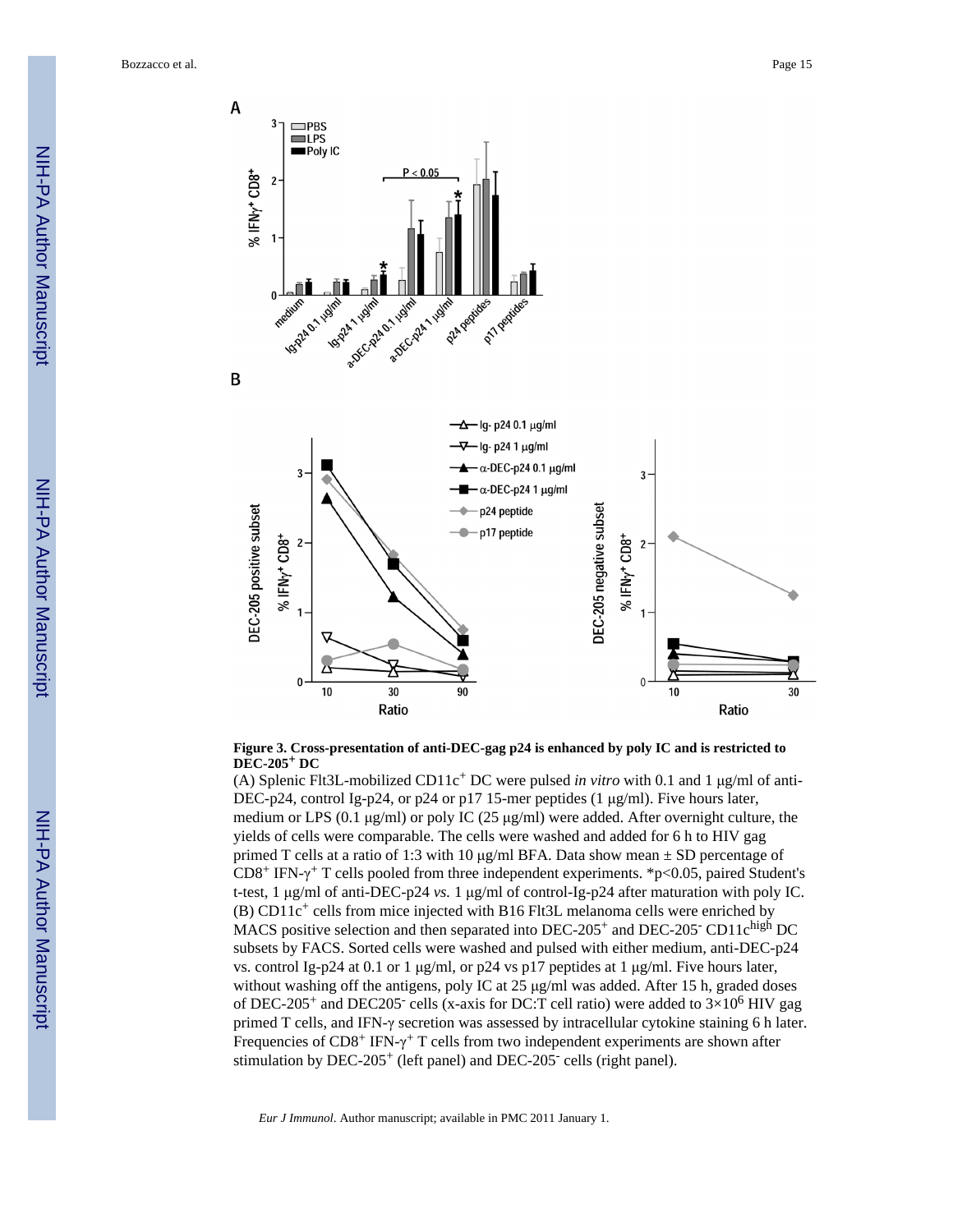

**Figure 4. Efficient gag-presentation to CD8+ and CD4+ T cells following** *in vitro* **targeting of Flt3L DC with anti-DEC-gag p24 mAb**

(A) Splenic Flt3L CD11c+ DC pulsed with anti-DEC-p24, control Ig-p24, p24 or p17 peptides at the concentration indicated, matured overnight with poly IC 25 μg/ml were used to stimulate IFN-γ secretion by HIV gag primed T cell in a 6 h assay at 1:3 DC: T cell ratio. Dot plots are representative of three independent experiments. (B) As in A, but Flt3L DC were pulsed with limiting dilutions of anti-DEC-p24 and control Ig-p24, matured with poly IC and cocultured for 6 h with primed HIV gag T cells. IFN- $\gamma$  secretion from CD8<sup>+</sup> T cells and CD4<sup>+</sup> T cells was assessed by intracellular cytokine staining. Data show mean  $\pm$  SD for the percentage of CD8<sup>+</sup> IFN- $\gamma$ <sup>+</sup> T cells (left) or CD4<sup>+</sup> IFN- $\gamma$ <sup>+</sup> T cells (right) from four independent experiments. (C) Graded doses of Flt3L DC, pulsed and matured as described in B, were cocultured for 6 h with primed HIV gag T cells (x-axis for DC:T cell ratio). IFN-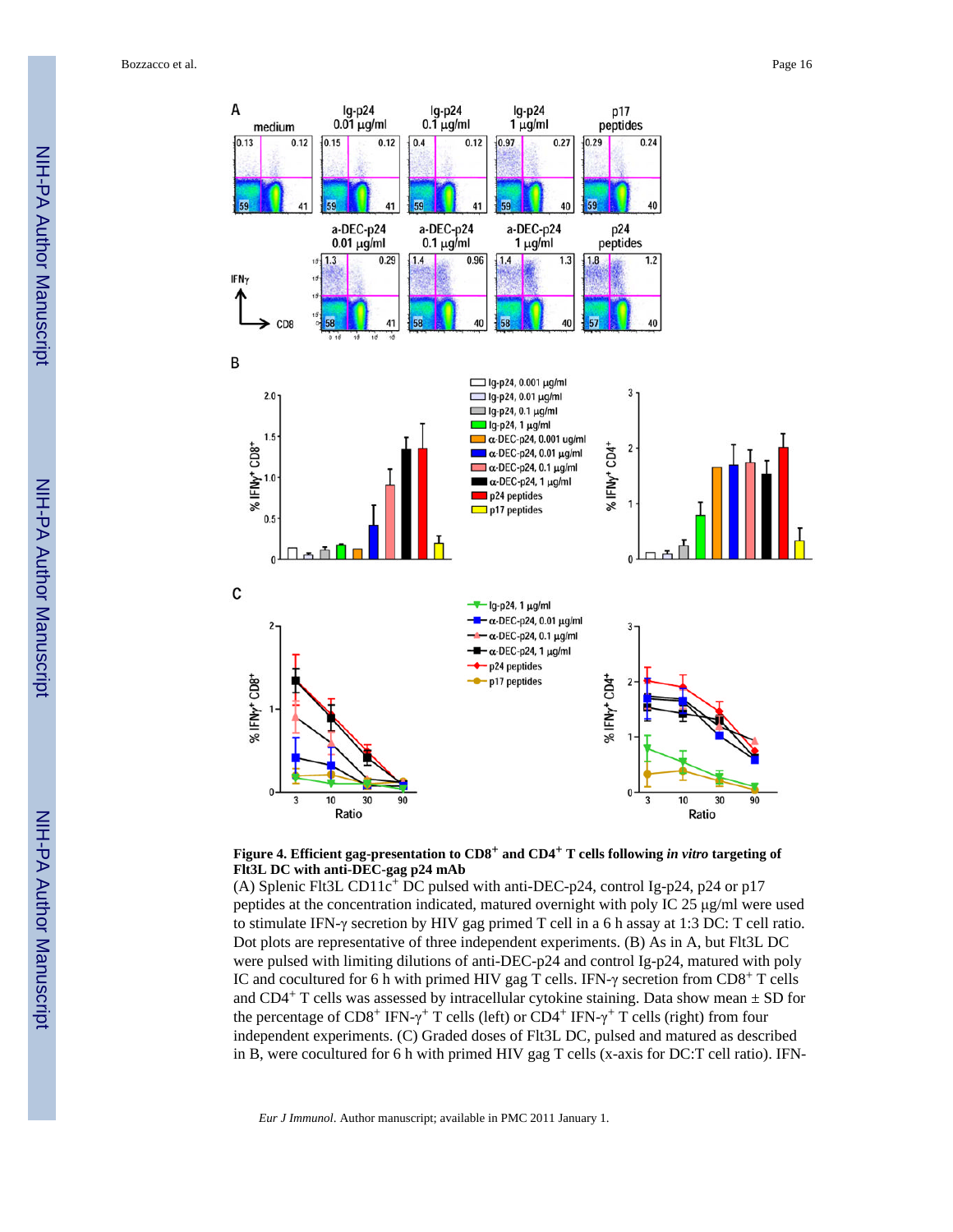Bozzacco et al. Page 17

γ secretion from CD8<sup>+</sup> T cells (left) and CD4<sup>+</sup> T cells (right) was assessed by intracellular cytokines. Mean  $\pm$  SD of the frequencies of IFN- $\gamma$  producing CD8<sup>+</sup> and CD4<sup>+</sup> T cells in three to four independent experiments are indicated.